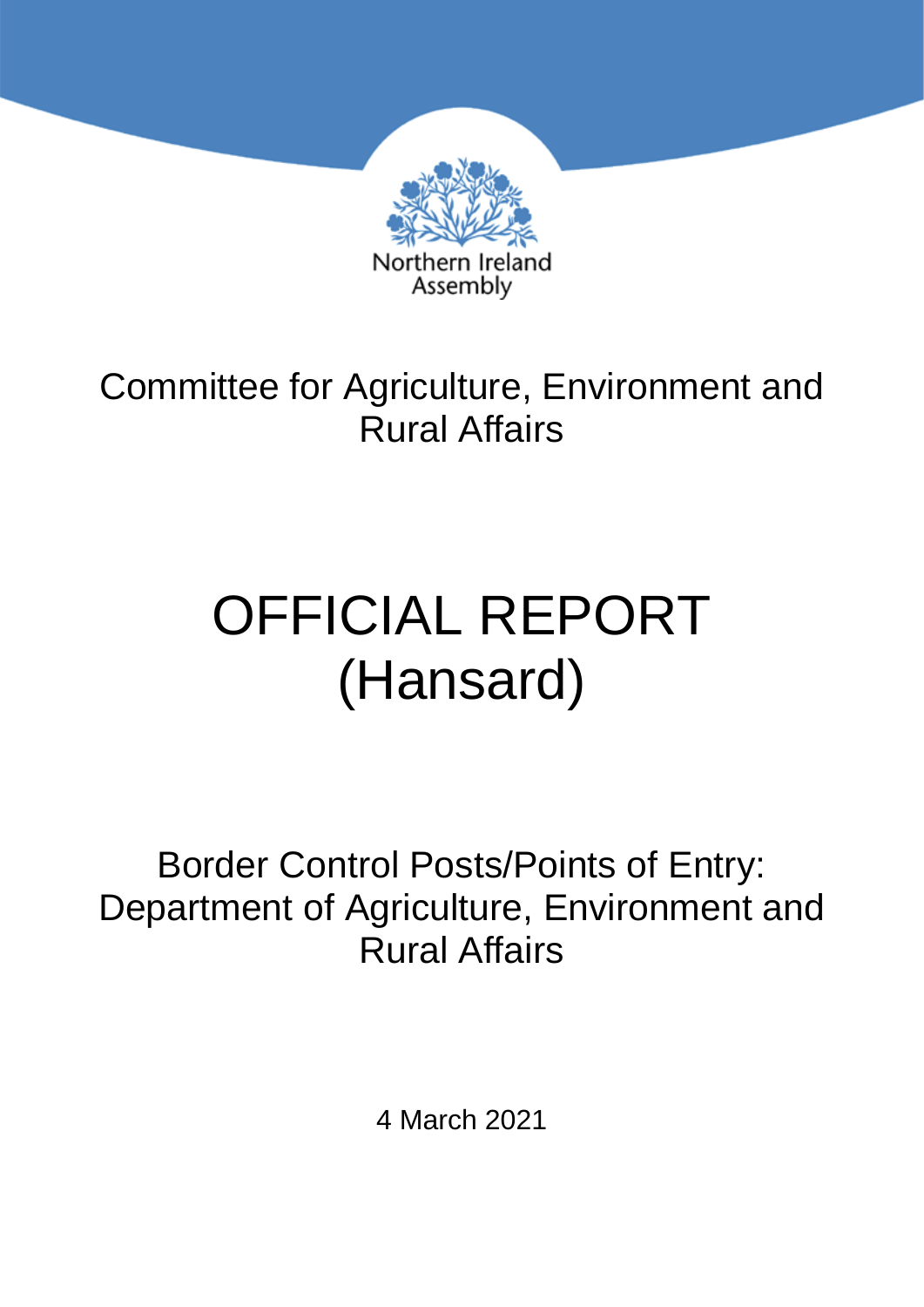### NORTHERN IRELAND ASSEMBLY

## Committee for Agriculture, Environment and Rural **Affairs**

Border Control Posts/Points of Entry: Department of Agriculture, Environment and Rural Affairs

4 March 2021

**Members present for all or part of the proceedings:** Mr Declan McAleer (Chairperson) Mr Philip McGuigan (Deputy Chairperson) Ms Clare Bailey Mrs Rosemary Barton Mr John Blair Mr Maurice Bradley Mr Harry Harvey Mr William Irwin Mr Patsy McGlone

#### **Witnesses:**

Mr Norman Fulton **Department of Agriculture, Environment and Rural Affairs** Mr Robert Huey Department of Agriculture, Environment and Rural Affairs Mr Mark Livingstone **Department of Agriculture, Environment and Rural Affairs** Dr Denis McMahon Department of Agriculture, Environment and Rural Affairs

**The Chairperson (Mr McAleer):** I welcome via StarLeaf Denis McMahon, permanent secretary; Robert Huey, the chief vet; Mark Livingstone from Brexit contingency planning; and Norman Fulton, head of the food and farming branch. I thank the officials for coming to the Committee at such short notice. No written papers have been provided due to the short notice provided to attend this meeting. Denis, Robert, Mark and Norman, please kick off your briefing to the Committee.

**Dr Denis McMahon (Department of Agriculture, Environment and Rural Affairs):** Thank you very much, Chair. Can you hear me?

**The Chairperson (Mr McAleer):** Yes, loud and clear.

**Dr McMahon:** There is another reason for not having a briefing paper. Believe it or not, we had a briefing paper prepared early, and we have been doing quite a bit of work on making sure that we get briefing papers to you earlier. That is for another day. We had an announcement yesterday also that the Minister felt that we needed to include. Hopefully, we will cover that today in the verbal briefing.

Thank you, Chair and members of the Committee, for the opportunity to provide an update post-EU exit. I thought that it would be helpful to elaborate on some of the information that, hopefully, you will have seen, in particular to give you a sense of the scale of work that has been done to date and the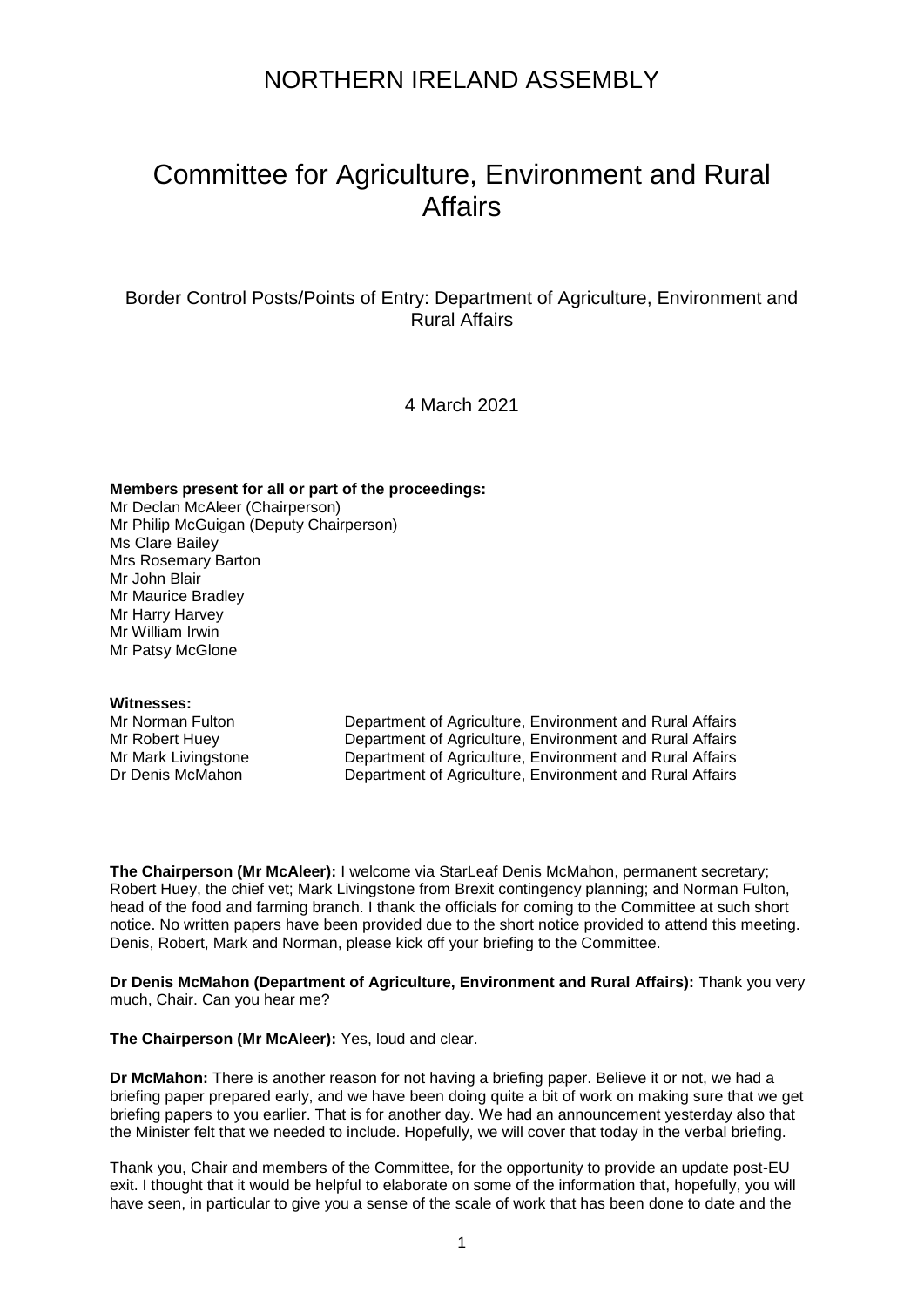challenges ahead. Obviously, the Committee wishes to understand the position regarding the Minister's decision on Friday 26 February 2021 to write to me, asking me to halt, first, work on the development of permanent facilities for sanitary and phytosanitary (SPS) checks and, secondly, for charging for SPS checks. We have not started charging but are in the process of developing that.

On the first issue, the Minister stated:

*"Given the uncertainty, lack of clarity and the ongoing impacts of the protocol to date, I am instructing officials to halt all work relating to the programme for permanent builds at the ports, recruitment, current and planned, of additional portal staff, including vets, and any engagement with DEFRA on the matter."*

On the second issue, the Minister stated:

*"I am issuing an instruction to halt all work in relation to OCR charging."*

The Minister noted that he had raised the second issue with me at a ministerial update meeting on 16 February, which indeed he had.

Where does that leave us? We are in the process of seeking legal advice on these two requests, and we will be briefing the Minister accordingly as the next step. The Minister will also wish to engage with Executive colleagues. He has done that already, and he plans to bring a paper to the Executive. We will need to consider all relevant factors, but, as I made very clear to the Committee previously, the DAERA position is that we must always work within the law. That is what it really comes down to. It is not possible to say much more about where that takes us until we have the legal advice, because that gets us into the complexities of it, but, again, I am happy to talk through that in answer to questions from members.

I know that Committee members will wish to understand the implications of that for the SPS operational delivery programme on the ground. On that, I reassure the Committee that checks continue, and we will take you through some of the facts on that. DAERA has temporarily rescheduled planned activities for permanent facilities at the ports. Primarily, some of the contractors were getting ready to put some of their kit and machinery onto the sites. That is a temporarily rescheduling of work on the basis that we are seeking legal advice and want to know where we stand. Mark will be happy to talk you through that in more detail in a moment, as necessary.

We wanted to make sure that we have time for the advice to be provided and to properly consider it. We will, of course, keep delivery partners informed as the position develops. It is worth adding that we had been reviewing the scale of any permanent facilities in light of the initial data from the live running of the programme, and you will see what that is in a moment. Frankly, recalling that we had been working to a ridiculous timescale to deliver it, we rebased our programme. We did the contingency arrangements in weeks at the end of a seven-month period and, if you compare that to facilities elsewhere, that is a very short timescale for what we were trying to achieve. I know that the Committee has been very supportive of us on that.

Our best estimate is that, even without the current issues, the permanent facilities would not be completed before the end of March 2022. That is a factor of the volumes, which we will talk about in a moment.

I want to turn to the current position and our experience over the last two months. In doing so, it is important to state that we are running new operational arrangements. We are learning every day from the operation of those arrangements and it is clear that what we are attempting to do is, at the very least, a huge challenge. As I said before, without help from the UK Government and the EU, it is difficult, if not impossible, to see how we can meet that challenge. We have been getting excellent support from our colleagues in our sister Department, DEFRA, and have had a lot of feedback from EU officials, which has also been helpful. Robert will talk about that in a minute.

A number of implications arise as a result of that, and the Chief Veterinary Officer will be happy to talk you through those in a few minutes. First, it is important to look at the scale of what is being done. Before I do that, I want to put on record my gratitude to all the officials in DAERA, who have consistently and continuously done their best to meet the demands that are being put on us in the most challenging of circumstances. Also, any numbers that we use today must be caveated by a recognition that they are based on data from administrative systems in live operation and are not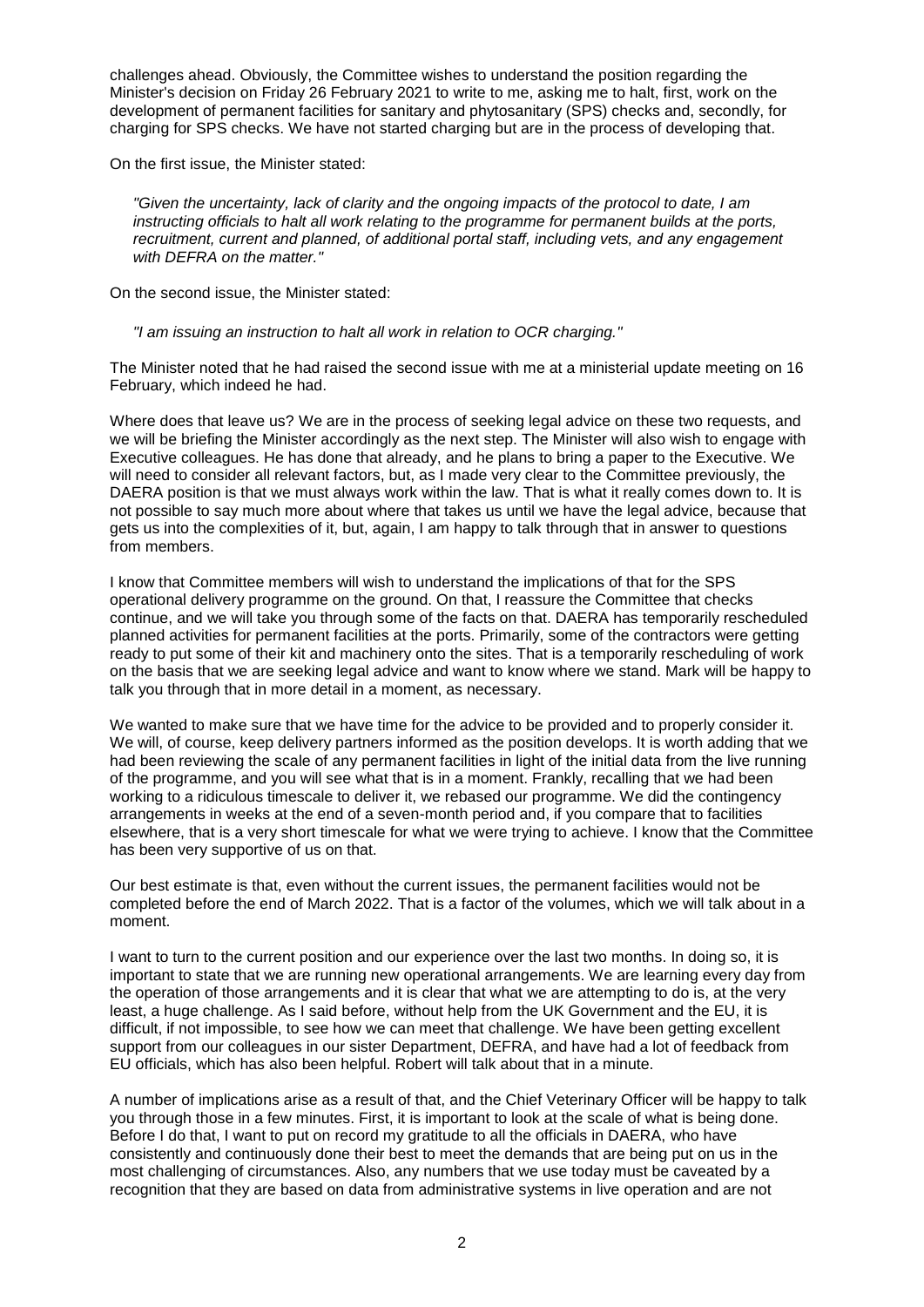official statistics. Some changes could be made to them, but they are an important indicator of the volume of work that is being done and of what is required.

The unit that we focus on for analysis is the common health entry document (CHED). You will hear us talking about CHEDs and, sometimes, we talk about export health certificates (EHCs). Those are broadly similar. There are differences and, again, we can talk you through those. From 4 January 2021 to 28 February 2021, some 57,486 freight units travelled through Northern Ireland points of entry from GB ports. On average, a quarter of those were carrying SPS goods. Of those SPS freight units, 71% were retail, so, to give you a sense of it, within SPS, the majority is retail.

From 1 January 2021 to 28 February 2021, some 13,629 documentary checks were completed on those CHEDs by DAERA staff. That is an important figure. That has increased consistently from week 1, when just over 1,114 checks were completed in a week. In the most recent week's figures, the comparable number was 1,938, around 2,000 checks. That demonstrates a very significant improvement in compliance by the industry and, equally, the hard work of the DAERA team, which has been actively helping people who are transporting food into Northern Ireland to comply with the requirements as far as they possibly can. Some 92% of common health entry documents are for products of animal origin, or so-called CHED-P documents.

It is worth saying that the scale of documentary checks is huge by any standards. By way of illustration, our population is under 0·5% of that across the European Union, yet the documentary checks, according to the systems that have been completed so far, would represent one fifth of the equivalent documentation right across the EU. This reflects the fact that we are dealing with a domestic food distribution system, and not bulk movements of international trade commodities. What is clear is that we are handling a burden of work that is stretching us to the limit and which can only get less sustainable as we move beyond the grace periods — again, depending on what happens  $\frac{1}{2}$ particularly those with regard to retail consignments. That is because, if you think about it, that is where the majority of the CHEDs will come from.

There have been some 11,984 identity checks completed to date. As you will remember, identity checks are, basically, where you open up the back of the lorry and make sure that what you are getting matches the documentation that is being sent. This represents around 88% of all documentary checks, and, again, it represents a very substantial increase, with 936 ID checks in week 1 versus 1,734 ID checks in week 8, and it has been higher than that in other weeks. It is worth noting that, again, this increase reflects a better understanding of, and compliance with, the requirements by businesses; an increased use of sea checks at ports in GB, which is something that we were trying to do to improve efficiency; and the implementation of the compliance protocol.

To date, 666 physical checks have been completed, with 10 in week 1, which compares to 137 in week 8. This represents some 4·9% of consignments that are subject to documentary checks. We can draw a number of conclusions from this. The entire portal inspection team has been working extremely hard to complete a great deal of work to assist businesses in navigating their way through these processes. There can be no doubt whatsoever that DAERA's staff are conducting very significant numbers of checks, including documentary, identity and physical checks, and this is within the context of the pandemic. The demand is huge and it is reflected in the fact that we, in Northern Ireland, process documentation on a scale that is larger than all other entire countries across the European Union. That is according to the traces system that we use.

Furthermore, we are achieving this ahead of a major change when the retail grace period ends. There will be a huge increase in demand, which will build on the current levels, and that will not be sustainable with the staff and resources that are currently available to DAERA.

In addition, given the projected increase in workload, it is difficult to see how, all things being equal, we could even source the number of professionals that would be needed to implement the CHED certification by supermarkets, which is based on the current model. However, we have made very significant progress, and we have worked closely with industry to mitigate some of the issues. To be fair, you have probably heard that directly from industry before. For example, there has been close working with groupage companies to trial new processes, and this has proved to be very successful not perfect — in the context that we are operating in.

All of this leads us back to the need for further help and support from the EU and the UK Government, and this maybe gives a bit of evidence as to why that is the case. We are in very regular contact with our counterparts in DEFRA, and they are aware of the challenge. They are taking forward an additional assistance scheme with retail businesses, which is with a view to automating a lot more of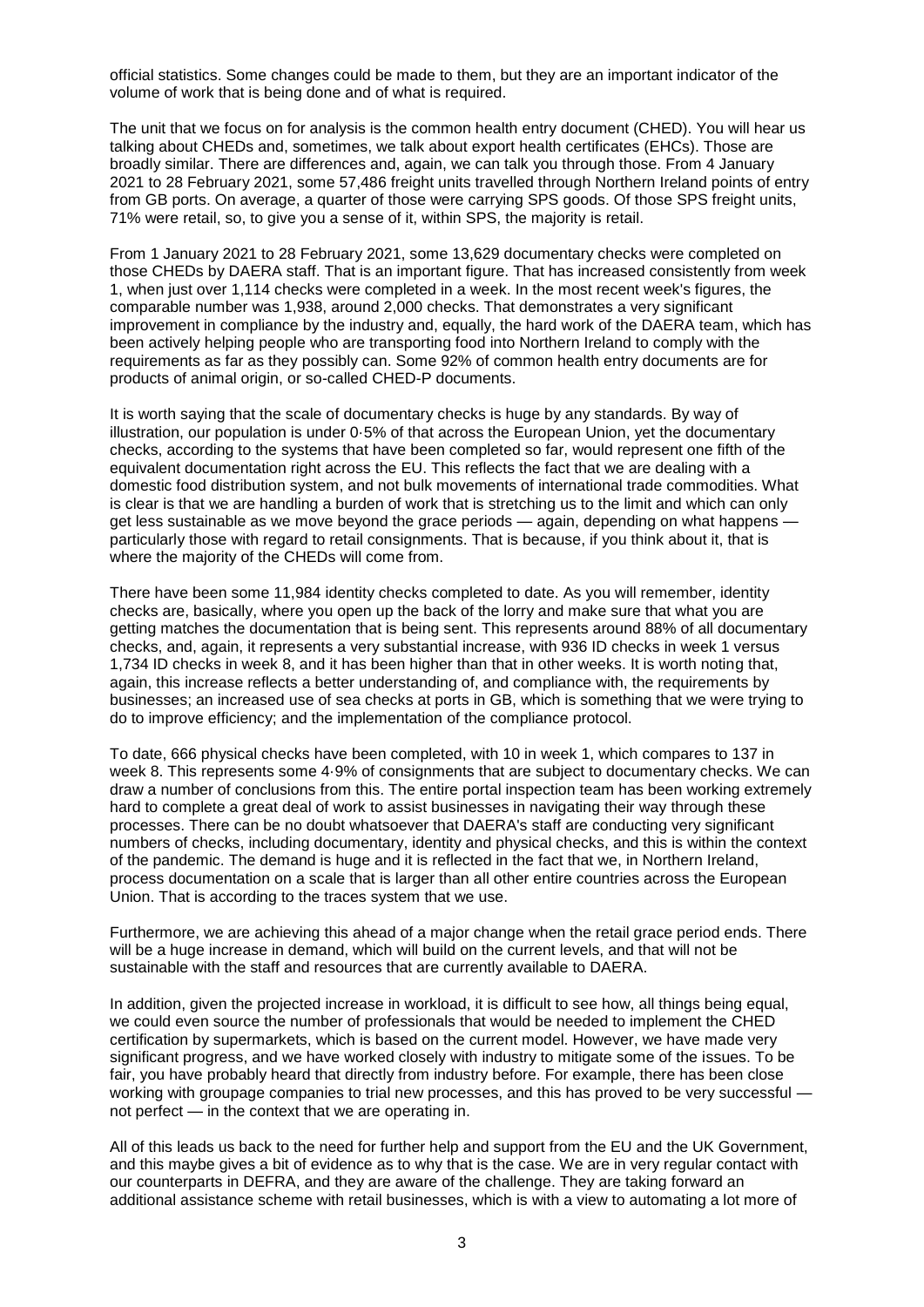the assurance processes in GB. While the automation will be an important factor in the ability to manage the demand, for that approach to be genuinely useful, there will be agreement with the EU that assurances can be provided through means other than paper documentation being entered onto IT systems. It is only through the substantial investment in IT and streamlining processes that we can ever hope to meet the demands that are being placed on us. To be fair, if we can get this to work, it can actually have benefits beyond Northern Ireland, I think, for other parts of the EU.

With regard to grace periods, as I mentioned above, DAERA is implementing and preparing for the end of several deadlines, which is subject to discussions. As you know, all of this is live. The requirement for export health certificates on the import of prohibited and restricted goods, which happened on 22 February 2021; the ban on prohibited and restricted goods from GB to Northern Ireland will take effect on 30 June 2021, and the requirement for EHCs for retailers will take effect on 31 March 2021. You will have seen yesterday's announcement on that. You will have seen the announcement by the DEFRA Secretary of State, George Eustice, on a series of further temporary operational steps to allow more time for businesses to adapt to and implement the new requirements. The idea is to move towards phased compliance with full certification obligations for all traders, but over a longer period.

In conclusion, I hope that this information clarifies the massive tasks that our colleagues in DAERA's veterinary and animal health services, who are supported by people across the Department, have taken on. In doing so, we have learned a huge amount about the scale and nature of the challenges, which, on the face of it at least, appear to be on a far larger scale than in any other part of the UK or EU. That being the case, there will need to be some form of accommodation to render the task doable as well as a recognition that it is not doable in its present form.

For our part, we have two simple objectives: comply with the law and keep trade flowing. We must always deal with the welfare of our staff as a priority — and that is a top priority — because without that, everything else does not work. Consequently, we will now need to make decisions about how to use a finite resource to achieve the best possible outcome within those two imperatives, and that is really where we are. Robert will be happy to talk us through that.

On that note, Chair, we are happy to take any questions.

**The Chairperson (Mr McAleer):** Thank you, Denis, and thank you very much for appearing before the Committee at such short notice to brief us on this.

You say that you are seeking legal advice on the request that was made to you in relation to the ports decision. Am I right in saying that the Minister made that decision without seeking legal advice from the Departmental Solicitor's Office (DSO), yourselves or the Attorney General?

**Dr McMahon:** I should say, at this point, that the Department has received a pre-action protocol letter in relation to the Minister's decisions. That is the first step to a judicial review. On that basis, I cannot discuss the letter or whether it should have been sent, and I cannot really talk about issues around that because I do not want to prejudice the processes that are going forward. I was advised by our departmental solicitors that it would be improper for me to talk about the details around that in front of the Committee at this time.

As you know, we are always very happy to talk about how decisions are made and what happened and to give detail. In this instance, I am afraid that the process means that I have to keep focused on the implications of where we are.

If it is any help, I can tell you, because it is not about the letters themselves, that we have two pieces of legal advice requested. One is how we deal with this in relation to the ports, and the other one is in relation to charging. We have the charging advice. We would have been taking advice on charging anyway, because there are some fundamental questions that we need to sort out. However, I am really restricted in what I can say about the letters because of the legal processes.

**The Chairperson (Mr McAleer):** I am just trying to get my head around this. Last Thursday, we got a written briefing from the Department, which stated that some of the implementation issues had been overcome and almost 6,000 CHEDs were issued up until the middle of February. Inside 24 hours, the halt order was made. Were you and the top team aware that the Minister was going to make that decision, or did you, like me and the Committee, find out from the press?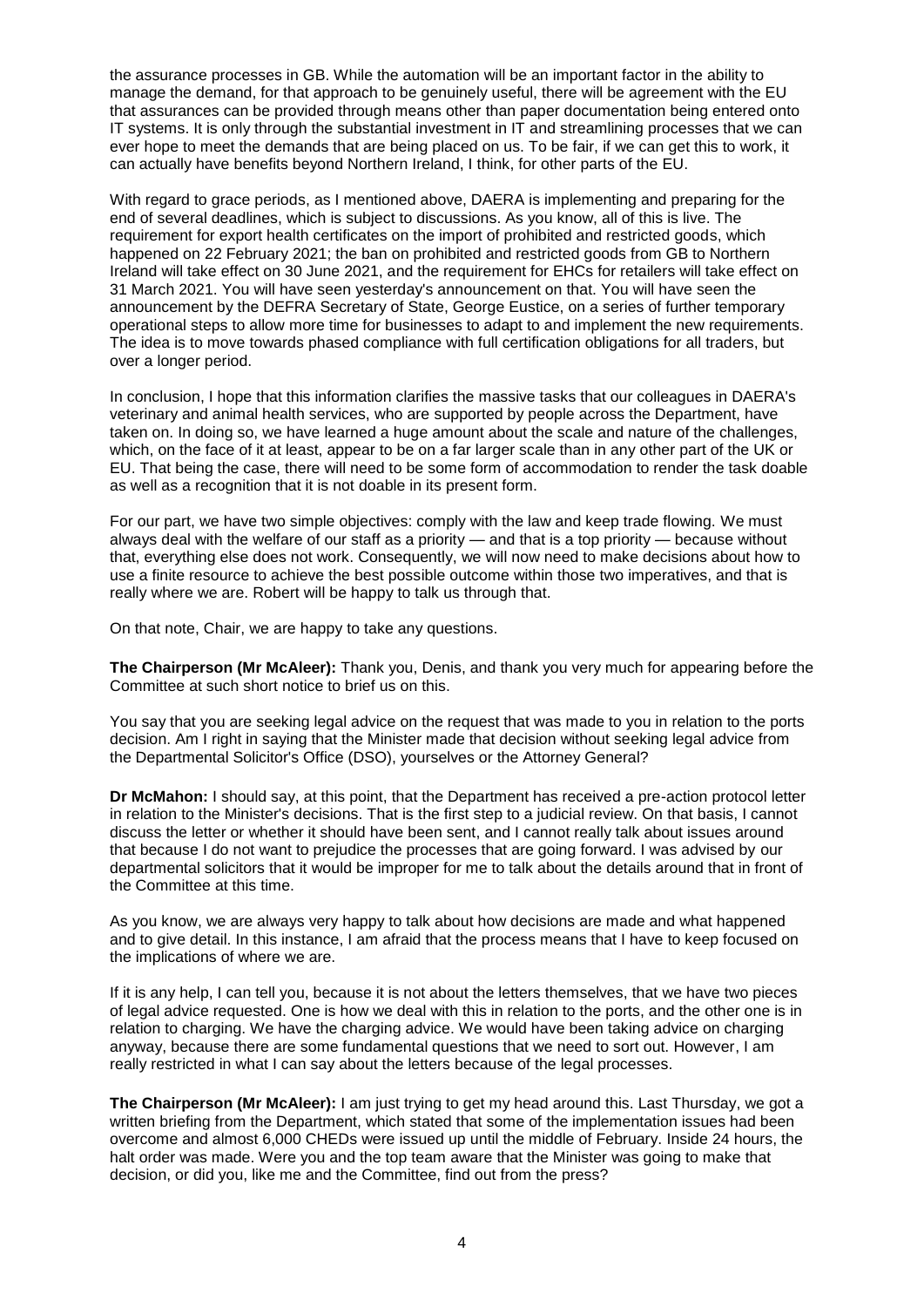**Dr McMahon:** There are two elements to the answer. The first is that no, I was not aware that the Minister was going to write until he told me that he was going to write on the Friday. The letters came subsequently.

The Minister raised the issue of charging previously, at a meeting on 16 February, and, at that point, he instructed me to stop work to develop charging. That was not made public at that stage because I simply said, "I'm going to have to seek legal advice before I know whether I can accept that instruction". Therefore, we were seeking legal advice on that anyway.

The charging issue is slightly more complicated. There are legal issues that we need to work through on charging, so we were going to do that anyway. That was not changing anything that we were doing. In terms of the two letters that subsequently came, no, I did not know about those until lunchtime on the Friday, when the Minister called me to inform me that he would be writing to me.

**The Chairperson (Mr McAleer):** Finally, before I move around the room to other members, we have established that the decision has had no operational impact on the checks being carried out. The Minister said that, because of the uncertainties, he was revoking the decision to move ahead with the ports. Back on, I believe, 7 October, Minister Poots signed off on the contractors, and contracts were awarded to carry out this work. Obviously, the contractors had mobilised. What lack of clarity is there now that was not there on 7 October? Minister Poots felt that it was possible to proceed in October, and that was before the UK-EU agreement. What lack of clarity is there now that was not there in October? What is the implication for the contractors who were awarded the contract and had begun to mobilise? What are the liabilities as well, for the project slipping? We understood that the project was to be completed by June or July 2021. From your comments, that seems to have slipped now by nine months.

**Dr McMahon:** There are a number of points there. I will not comment on why; partly because it is a matter for the Minister to explain why he decided to take the action that he took. I cannot comment on any of that any further. Stepping back from the political aspects of this, there are some changes to the programme as a result of what we found out. First, around the volume of materials coming through, we now have two months of data. To be fair, the figures suggest that nobody has ever tried anything like what we are trying to do. We found out a lot during the first two months. Remember, we are not doing checks on the retail side of things, which is the vast majority of the produce coming through.

Secondly, with regard to the nine-month delay, it is probably worth just taking a step back and thinking about how we got to where we did. The nearest comparison that we have is Dublin. I have been talking to my colleagues in Dublin who were working on this at the time. They said that it took a full three years to get this up and running. We did not even have a basic line to start the programme until after the Command Paper went out on 20 May 2020. After that, the programme started. We basically had seven months to get everything in place, including the IT, the people and the facilities. It then became clear that we were not going to be ready in time for 1 January. That was not really a big surprise, but was made even more difficult because, remember, decisions were happening right up until 1 January, coming out of the negotiations.

We had a lot of uncertainty before that, and then we had a situation where it was clear that the first thing that we needed to do was review this to make sure that what we were building was the right thing. There is no point in building something that has too many or too few bays, particularly too few, because if we have too few, that leads to problems with physical checks. Any normal programme at all requires that proper scrutiny. We found that we were going to have to review all of this. We have done that; we have been reviewing with the contractors. We have not completed the process yet. We put all our efforts into contingency arrangements, and that took seven weeks. Again. Mark can talk you through this in more detail. Once we got through the contingency arrangements and got things up and running — frankly, a small miracle based on what we were facing — we had to time to say, "OK, let us reflect on this and look at what the numbers are telling us." I have just told you exactly what the numbers are telling us and they are very significant. I understand that this is contested space. There is a lot of political interest in the process, for various reasons, but, stepping back from all of that, there is some boring, administrative programme management that needs to go into it. The Committee will be aware that we do gateway reviews, for example. We have therefore done all of that. We have stuck with doing that. One must remember that this is a £50 million project, so the idea that we are going to turn everything towards the contingency arrangements for seven weeks and then suddenly switch and say, "We're now going to have a six-month programme to spend a further £45 million" is not achievable. We would have been coming back to the Committee anyway to talk about that, but it is now framed in the context of the Minister's announcements.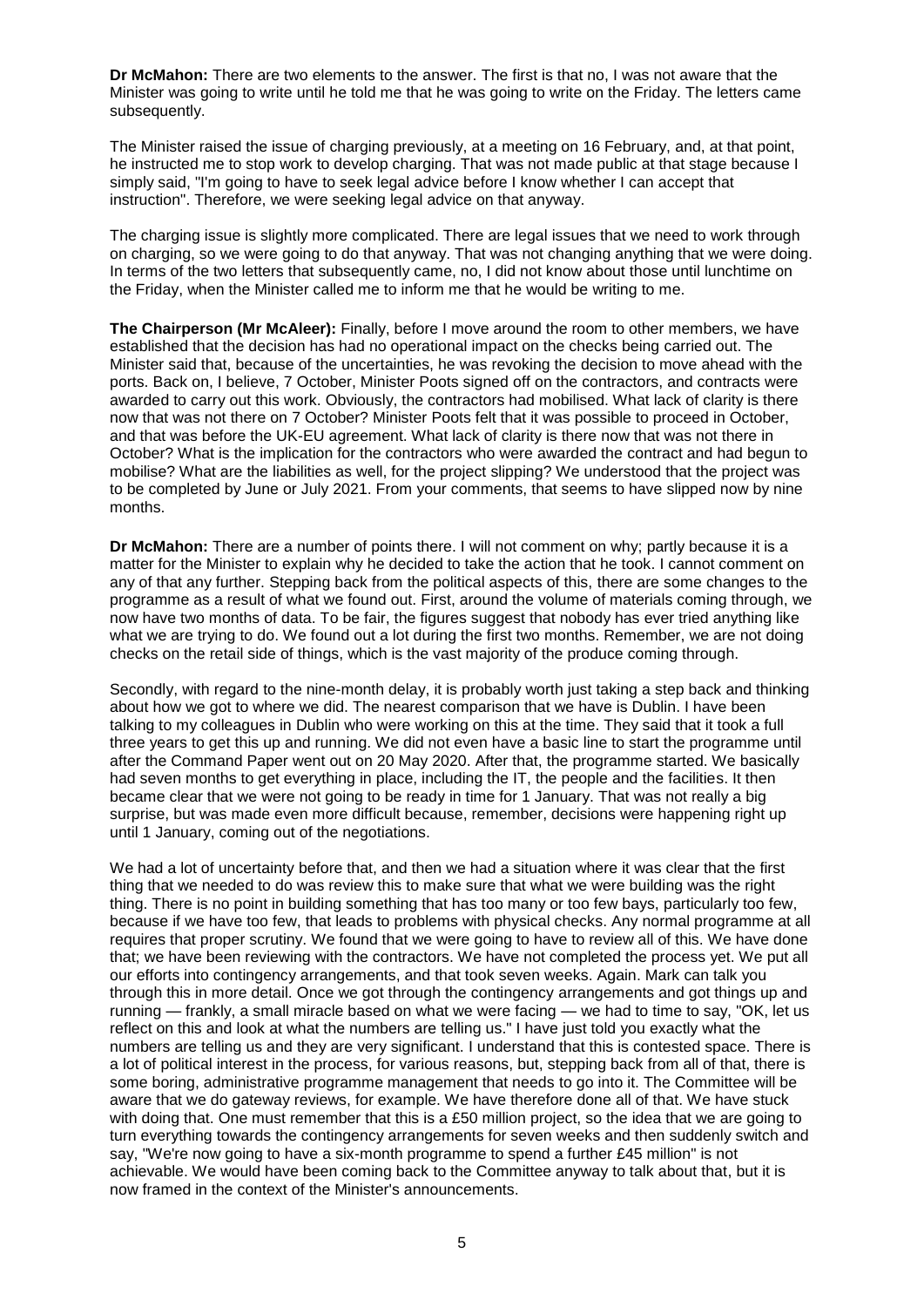**The Chairperson (Mr McAleer):** Thank you, Denis. I am going to move around the room. A few members want to ask questions.

**Mr McGlone:** Denis, thanks very much for coming along today. I realise that you have been landed with one. I will take you back. You are the guy at the front: the person responsible for the operational matters. I will put the political stuff to the side. On the operational matters, you have asked for legal advice around charging. Will you give us some detail on the specifics of what you have sought legal advice on about operations stopping?

**Dr McMahon:** I have sought legal advice on just the Minister's letters.

**Mr McGlone:** The Minister's letters?

**Dr McMahon:** The Minister's letters to the other 26 member states, with the instruction.

**Mr McGlone:** To be clear, you have sought legal advice on the Minister's instruction to stop operations. Is that it?

**Dr McMahon:** There are two elements. There were two letters: one on charging and one on the portal facilities.

**Mr McGlone:** They were specifically about the portal facilities and charging. That is all that you have sought legal advice on.

**Dr McMahon:** Yes. When you say, "all", within the charging element, for example, we are looking for the full breadth of advice. We were looking at the charging issue and would have been seeking legal advice on that, so some of the advice that we would have been looking for earlier will be incorporated into that. There were questions to be answered about the charging, taking the politics and the Minister's decisions out of it. We would have been doing that anyway. To some extent, all of that advice is coming in together, but, yes, that is specifically what we have sought advice on.

**Mr McGlone:** Just the stopping and the charging.

**Dr McMahon:** The two instructions.

**Mr McGlone:** The two instructions, on stopping and charging.

You mentioned the contracts, and the Chair touched on them. Within that, you mentioned multiple contracts. I was surprised, and that is why I am asking about this. It would be helpful to hear how many contracts there are. Leading on from that, I expect to hear that you have sought legal advice around liabilities and potential breaches of contract that could exist as a consequence of an instruction to stop. Some of us have been here before. I used to sit on the Public Accounts Committee (PAC), where I heard about such things. We have seen the implications for the A6, where additional costs have been added to schemes. Have you sought legal advice on that aspect yet?

**Dr McMahon:** I do not think that it would be appropriate for me to start talking about the detailed legal advice. I have gone as far as I can. I have said that I am seeking legal advice. We will be looking at all aspects of the outcome of that legal advice. I am required under 'Managing Public Money Northern Ireland' (MPMNI) to be aware of and, in fact, ensure value for money in the Department. If there is an issue around value for money, accounting officers can seek a direction if they do not agree with what a Minister is asking them to do. In some cases, as we have talked about previously, it is not possible to seek a direction, because what is being asked to be done is not legal. I therefore cannot really go into any more detail other than what I have said. I am reassuring you, however, that we have sought legal advice, and we will ensure that we have legal advice on all the implications that come out of this. At this stage, it is simply not possible to talk in more detail about that advice.

**Mr McGlone:** To be clear, I am not asking for the advice.

**Dr McMahon:** Yes.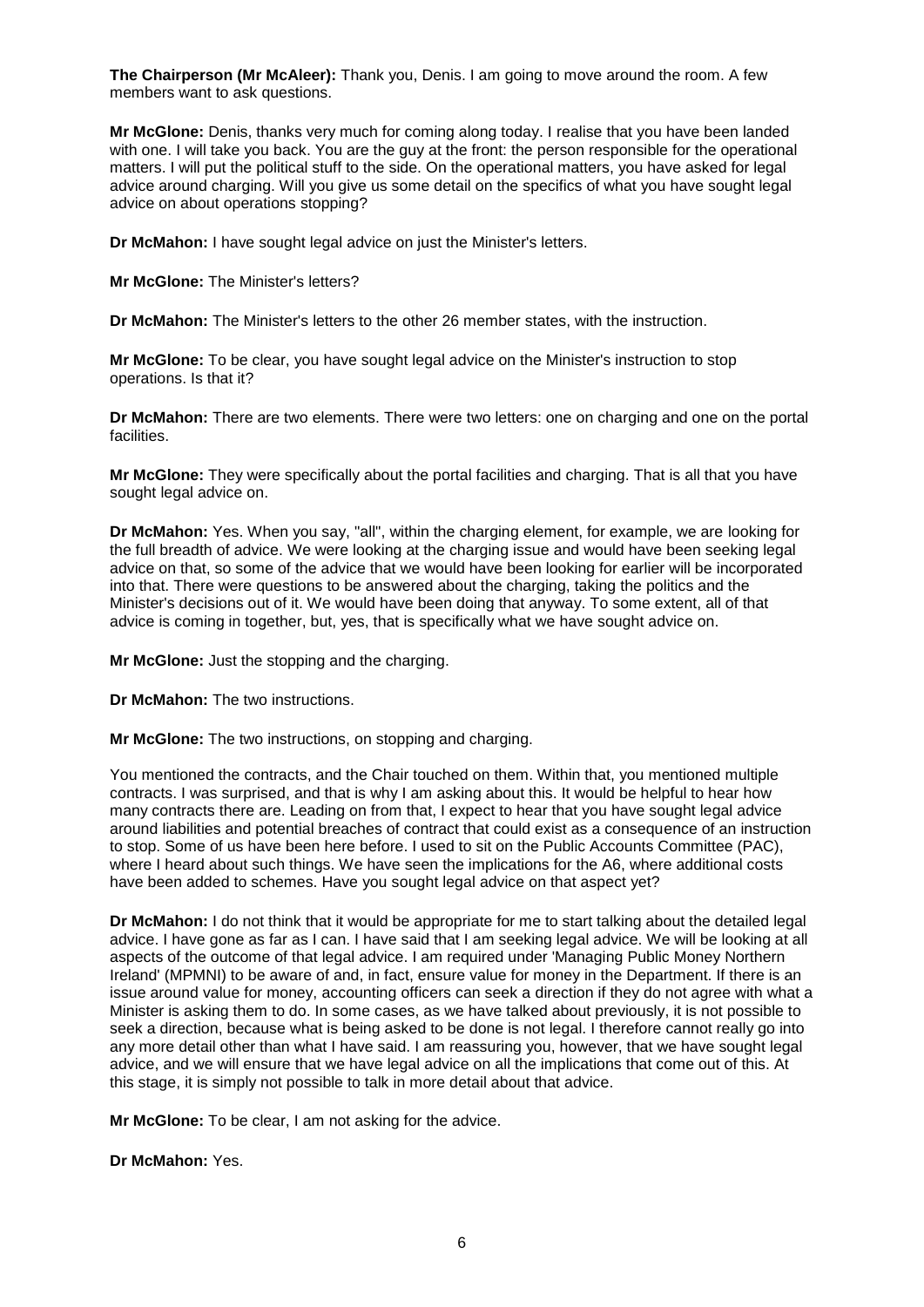**Mr McGlone:** You are an accounting officer, and you have been on the block for long enough now. I want to be reassured that advice has been sought or is going to be sought to protect the contractual aspects of the scheme.

**Dr McMahon:** I can absolutely assure you that we will be very clear about the advice on the contractual issues. We will be very clear about that before we take any action.

**Mr McGlone:** Is that a yes?

**Dr McMahon:** Yes.

**Mr McGlone:** You have sought advice on that?

**Dr McMahon:** No, you asked, "Have you sought advice or will you seek advice?".

**Mr McGlone:** Which is it? Have you sought advice or will you seek advice?

**Dr McMahon:** I am not going to talk about the detail of what advice I have sought. It is very simple. Let me put this away. We have sought advice on the decisions. We have sought advice on the breadth of the decisions that have been taken. We are seeking advice on all the implications of that. That is as far as I can go.

**Mr McGlone:** You are currently seeking —.

**Dr McMahon:** Any implications arising from that, be they contractual or anything else, will, of course, be covered in the advice that we are seeking and that we will seek.

**Mr McGlone:** Denis, I am not being obtuse. All I want to know is whether it is a yes or a no.

**Dr McMahon:** I am not going to go into detail on the advice that we have sought. That is legally privileged. I am not going to go into the advice.

**Mr McGlone:** Denis, I am not asking you for the detail.

**Dr McMahon:** Sorry, but you are asking. You are asking me to go beyond. Look, I have said to you that we are seeking legal advice. I have said to you that we will be looking at all aspects of this, including the contractual aspects. I have given you an assurance that we will be doing that, which is what you are seeking. What I am saying to you is that there is a range of issues that will no doubt require us to have further discussions with our lawyers as we go through the process. It is therefore not possible for me to tell you about that. For example, there could be other aspects on which we may need legal advice. I am not going to go into all of that. I am assuring you that we will be looking at all aspects of this, and we will get legal advice accordingly. The questions we have asked to date are broad and will cover all the issues.

**Mr McGlone:** No. To be clear, Denis, I am not looking for the details of the advice either sought or given. All that I want is to be assured that legal advice is on your radar and that what I asked is being done.

**Dr McMahon:** It is. Absolutely.

**Mr McGlone:** How many contracts are there for Larne?

**Dr McMahon:** Mark, do you want to talk about that in more detail?

**Mr Mark Livingstone (Department of Agriculture, Environment and Rural Affairs):** Morning, Patsy. Morning, Denis. Morning, Chair. There are contracts currently awarded for each of the four point-of-entry sites: Larne, Warrenpoint, Foyle and Belfast. We are working closely with our colleagues in the Central Procurement Directorate (CPD) to make sure that those contracts are carefully managed, not only through this period but over the whole period of the programme and the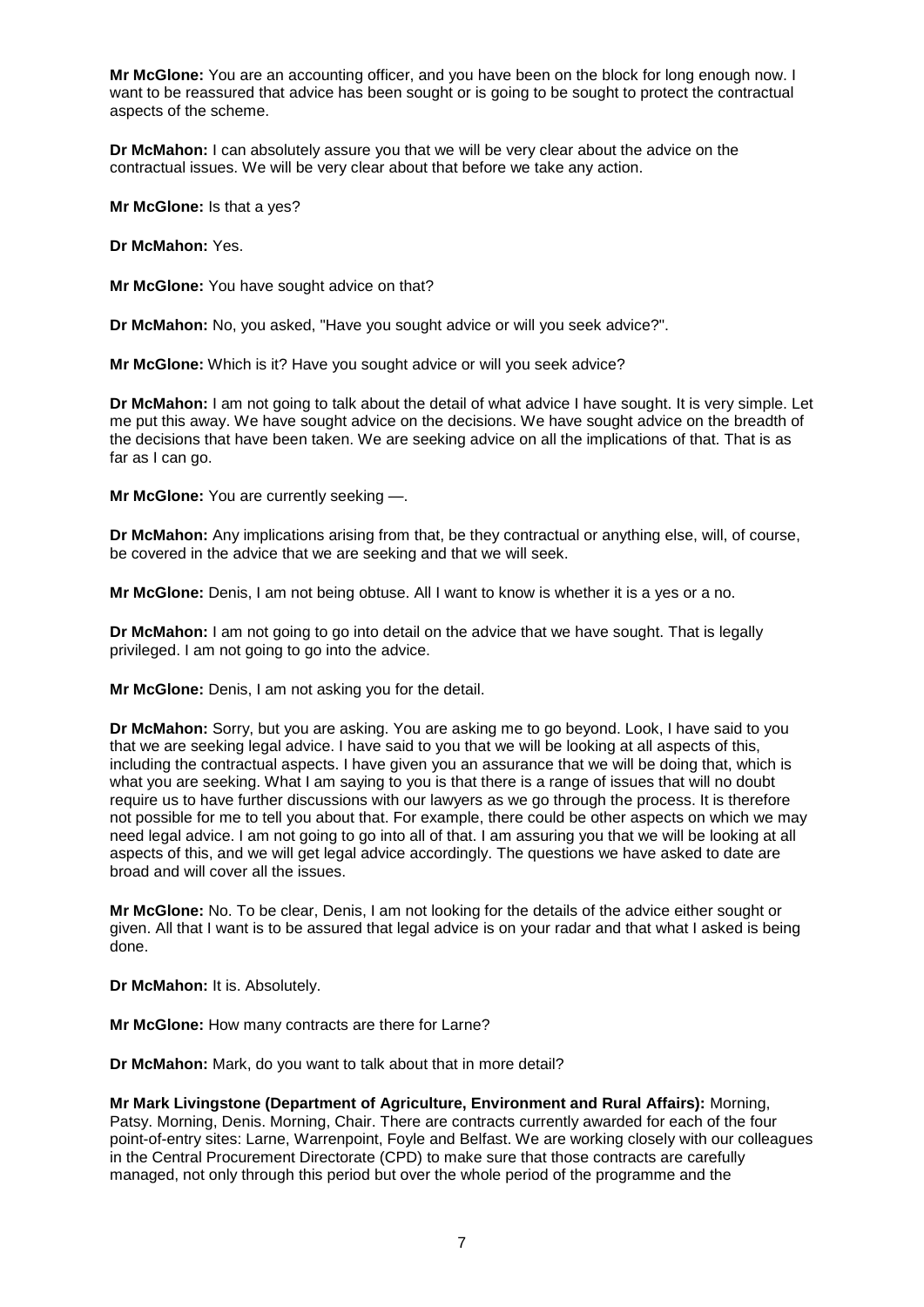implementation of the project. We are in daily contact about each of the contracts through the project management system, and we are keeping CPD up to date as we go forward. I hope that that is helpful.

**Mr McGlone:** OK. Thank you. Chair, I ask for your forbearance. I have one more question. Any delay equals additional cost, because boots on site, whether working or not, are a cost to the contractor. Have you sought advice on potential additional costs that could lead to for the scheme?

**Dr McMahon:** One of the big issues that we need to be able to determine at this stage is whether we act on the instruction. That is the first step. After that, we can look at what the implications are.

Value for money will be much broader than any short-term issue around our legal advice, and a whole range of factors will need to be taken into account. We will take all those factors into account, one being any delays that result. In a matter of days, we will be getting legal advice. We will get that advice together. The idea is that the Minister will want to bring it back to the Executive. The bigger reassurance is that there is a whole range of value-for-money issues that will need to be dealt with. We will deal with them, but there are other issues that need to be addressed first.

**Mr McGlone:** I want to clarify something that you raised, Denis. I have every confidence that you will get professional and good legal advice. Will the legal advice that you get be the advice that the Minister is obligated to bring to the Executive?

**Dr McMahon:** The Minister will put a paper to the Executive that will be informed by that legal advice.

**Mr McGlone:** OK. Right. Thanks very much.

**Mr McGuigan:** Denis, I am conscious that this is the second time in a few weeks that you have had to come before the Committee to attempt to explain unilateral and, I suppose, unsettling political decisions made by two different DUP Ministers in the Department. It will not be lost on people that the first time that you appeared before us was to address the safety and security of staff following a decision taken by then Minister Poots that went against the PSNI's assessment. We know the result of that decision.

You said that the first duty of the Department is to act within the law. We now have a second DUP Minister making a decision that may be, and probably is, outside the law, and he did not seek legal opinion first. We therefore have had two DUP Ministers interfering politically by taking very important decisions that are clearly unsettling politics, business and trade interests in the North.

I do not intend to push you on the legal opinion, but I make those clear points at the outset. That is not the way in which Ministers should be doing their business. It is totally at odds with how they should. The two Ministers, current and former, and the DUP need to realise that those decisions are having wider societal impacts: heightening tensions and unsettling business across the North that want to see the protocol work.

Denis, you said that there has been no operational impact so far. I am seeking a wee bit more clarity on that. What has been the impact of the two letters that you received from the Minister on the current implementation of the protocol, on the work that needs to continue at the ports, and on implications for future work? For example, there has been little conversation about the halting of staff recruitment. As we go forward, staff will be key to implementing all of this. Are there any real-time implications for now and into the future? Moreover, what are the time frames for what will happen next? How soon do you expect to receive the legal advice? How soon will we have some certainty? How soon can we move forward to the next phase and bring back some certainty?

**Dr McMahon:** I will let Robert talk about the staffing implications more generally. Before I do, it is worth saying that a number of things drive us. Of course we have to comply with the law. We also have to work under the direction and control of Ministers. That is something that we have to bear in mind and try to navigate, but we always have to do so within the law.

I do not think that I said that there were no implications. I said that, at this stage, there were not major implications. The main thing, which I mentioned earlier, is that the contractors had been due to put in some facilities — Portakabins and such things — by way of preparation on-site. That has been held off until next week. We are talking about a matter of days.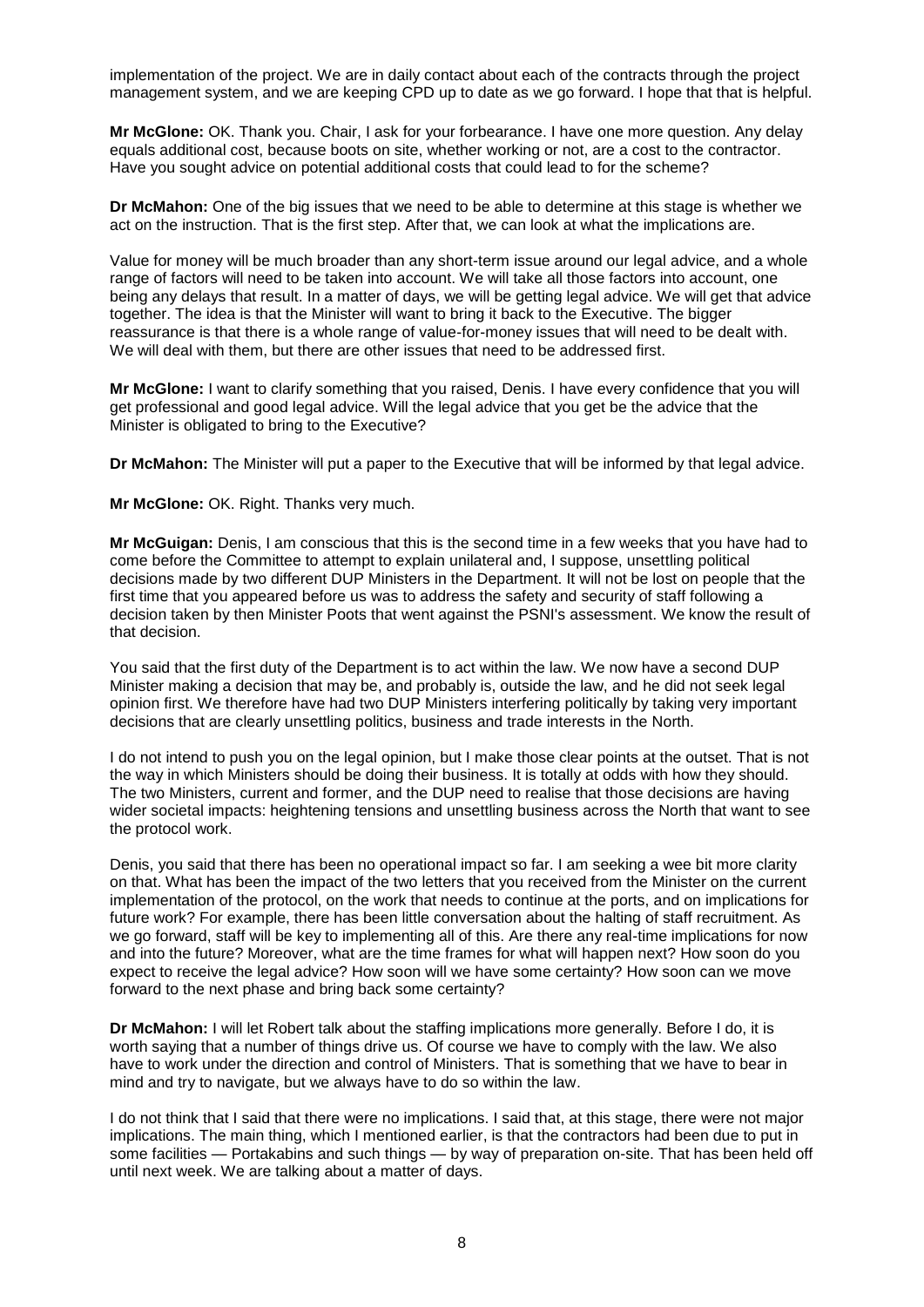Part of the problem is that a spotlight has been shone on this because it is now a politically controversial issue, although, to be fair, it always was politically controversial. With a programme on the sort of scale that we are talking about, a delay of a day or a week here and there is built in, because you know that things will go wrong. Today, is there a fundamental problem with the programme? No. Ironically, had the instructions not happened, there are things that we would have been doing anyway that we need to do. We need to make sure that staff at the facilities are appropriately skilled. We needed to know what would come out of the discussions between the UK and the EU to help us manage the demand a wee bit. Even doing things such as finding out whether the seal checks are working makes a huge difference, because doing that means that we are not having to do identity checks in Belfast or Larne. All those things are therefore very significant, and normally we would be looking at them as part of a boring, bureaucratic process, but unfortunately, as I say, there is so much interest in the ports that they have created attention.

Robert can talk more about this, but there is an issue anyway with staff. We have an issue with getting enough staff. Robert, do you want to say a wee bit more about that, if you are there? Robert? I am on my own by the looks of things.

#### **Mr Robert Huey (Department of Agriculture, Environment and Rural Affairs):** Apologies. My connection has been dropping out.

I previously told the Committee that I would need 25 vets and 75 portal inspectors. Those were not guesstimates of what we thought we might need. What I have on the front line is 12 vets and 45 or 46 portal inspectors. Then, of course, there are the council staff, who are carrying out their checks. All of us have the same issue, which is that we do not have enough staff. The work that the staff are doing to deliver what they are delivering is nothing short of miraculous. That is helped by the way in which we are doing things. The checking of documents is being done electronically. I have 24 admin staff doing the routine business of the documentary check, while the identity checks are being done by agency staff at GB ports. That is why we are achieving the figures that we are.

Each CHED has to be signed off by a vet online, and that takes an enormous amount of time. We are looking at other ways in which we can do that so that we can release vets to be on the portal front line. The physical checks that we do have to be overseen directly by veterinary inspectors, while environmental health officers (EHOs) oversee the local authority checks. Miraculously, last week, we achieved 40% of the number that we should have done, although the percentage is down a little bit this week. That is the bit that suffers. During the two weeks that the staff were on fewer duties because of the security threat, as you can see, the percentage of physical checks done went down to 12%, 13% or 14%.

The Minister's instruction has had an effect on staff morale, because people had hoped that the cavalry were coming over the hill. They are now concerned that, if it continues for any length of time, the halt will cause significant difficulties for filling posts. That is part of what I need clarity on quite quickly. We have a machine that is delivering us more staff. I have 20-odd more vets to interview before getting them in. A delay of a few days, as Denis said, is not an issue, but if that delay goes on for weeks or months, I will have real difficulties. Right across the piece, including the local authorities — I think that I can speak for them — we are having difficulties with staff numbers. It is getting to the stage now at which I need backfill in order to let staff have leave. We are moving from what has been an almost emergency position since 1 January to business as usual. We really do think that it is now starting to feel like business as usual. When it is business as usual, people need breaks. Remember that it is shift work, which denatures people anyway. I am not downplaying in any way the challenges that we have ahead of us. So far, we are coping. We are doing an extraordinary job. I hope that the work that my staff are doing is appreciated across business and in the community in general.

**Mr McGuigan:** It is certainly appreciated by the members of the Committee, Robert. I hope that you pass that on.

Denis, will you outline the timescales for the way forward for the next while as a result of the decision?

**Dr McMahon:** We have already received some legal advice on the charging issue. As I said, it is tied up with the fact that there are bigger issues about charging. We are in the process of developing that advice, as it is not as clear-cut. I am working up submissions for the Minister on that.

We are still waiting for the advice on the ports. We had meetings with DSO and our legal advisers to discuss that, but we are waiting for that advice. I am hopeful that, once we have it, we will be in a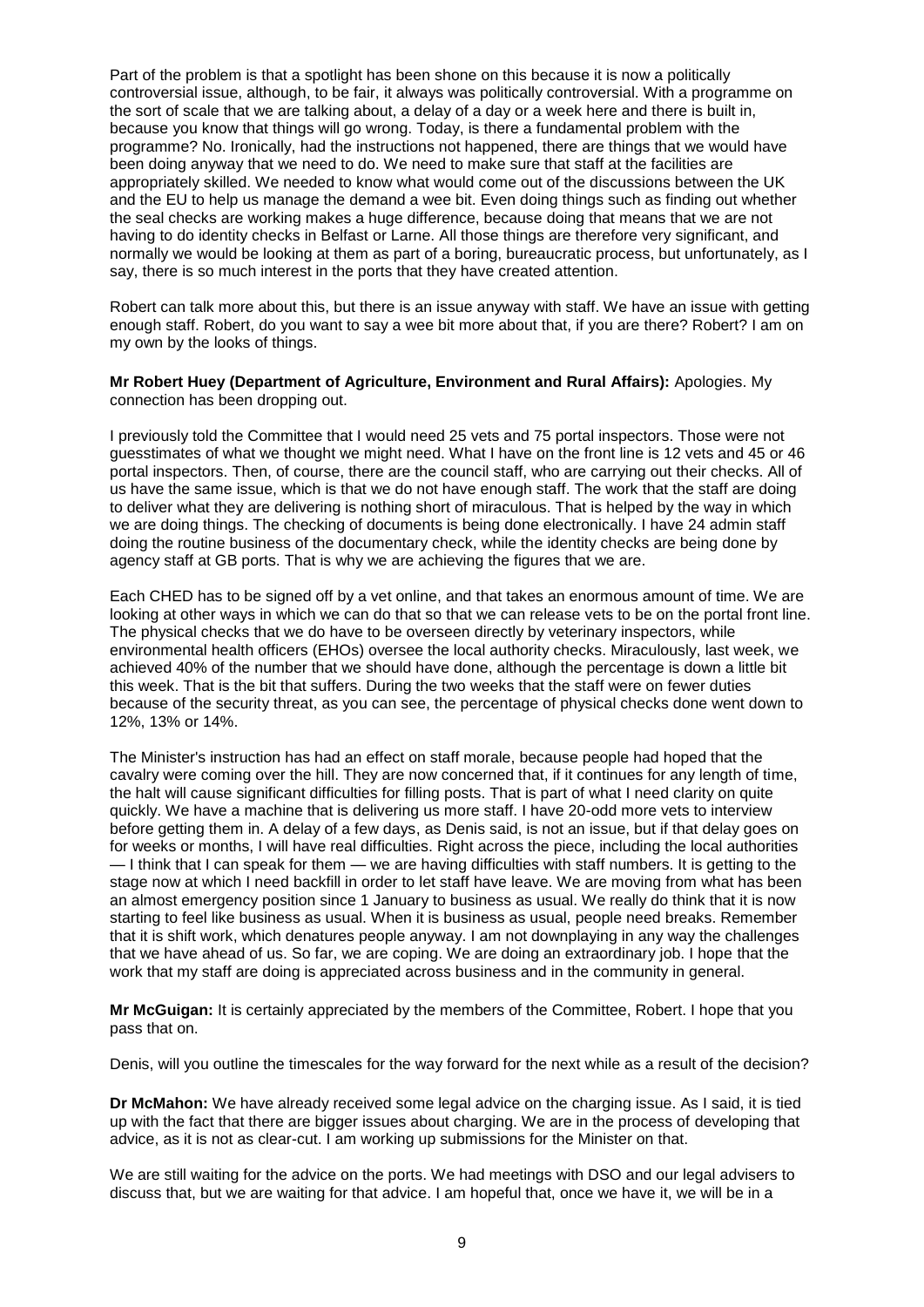position to put together a paper that the Minister could then use for the Executive meeting next week. That is my intention. As I said, it depends on what the legal advice states. That is why I was trying to say earlier that we need to see what we get back first. We can then think about how to build that into appropriate advice and an appropriate paper.

**Mr McGuigan:** I said that I was not going to push you on the legal advice, but there are a couple of separate things here. Legal advice is needed on the letter that was sent to you, but legal advice is probably also required on whether the Minister could make the decision in the first instance without consulting Executive colleagues. Is that anything that you are involved in, or is that a separate issue for the Executive to take forward?

**Dr McMahon:** I think that that takes us into the proceedings that I talked about earlier. I do not think that I can talk about it.

#### **Mr McGuigan:** OK.

When you were talking about advice, it struck me that, the previous time that you were here, you talked about Minister Poots, following conversations with DUP colleagues, pulling staff off. Perhaps you are not aware of whom he spoke to or took advice from, if it was not from senior civil servants or the legal profession, but it is not lost on people that the DUP, at a senior level, met loyalist groupings a few days before that decision was made.

**Dr McMahon:** I am sorry, but I cannot comment on that any further.

**Mr Blair:** I have a number of questions. I, too, am aware that this is the second time in a month that officials have had to come before us at very short notice following unilateral action taken by a Minister. I am also very aware that the actions that were taken on both occasions have drawn further attention to staff at ports, who, as we have heard again today, are already under significant pressure.

We have established that there was no consultation by the Minister with the Executive, the Assembly or the Committee; that there was not extensive consultation with officials; and that legal advice was not sought prior to the announcement. I want to ask for some clarification about conversations that may or may not have taken place between the first mention of this by the Minister to the permanent secretary on 16 February and the eventual decision being made on 26 February. There is a 10-day gap there when conversations could have taken place. Could we have it clarified that those did not take place until the announcement was made?

I will go through all my questions, Chair. This is my second question. Some of us have been flagging up for quite some time — it can be counted in years — the complications that could arise out of a UK decision to go for a harder form of Brexit, and we all know who backed that harder form of Brexit in Northern Ireland. What progress has been made in trying to alleviate some of the issues and to reach some kind of UK-EU veterinary agreement? To what level are DAERA officials and, of course, the Minister involved in that to try to achieve it? That is directly relevant to some of the problems that have arisen and led to decisions taken.

I asked my next question in the Chamber, but I did not get clarification from the Minister, other than on some constituency-related issues. We have not covered this area, at all. Was any consultation carried out before decisions were made on stopping work at the ports or bringing staff out of the ports with the relevant sector representative organisations, such as the Business Brexit Working Group, the Retail Consortium, Retail NI or others? I am keen to know that. Those representative organisations should be feeding into the decisions, and I want clarification on whether they do.

The other thing that I want to know is this: was there any consultation with DAERA before the UK Government's announcement yesterday of their unilateral extension of the grace periods?

**Dr McMahon:** OK. There were four questions there. I will have a go at a couple of them.

First, when the Minister first raised the issue of charging on 12 February, he said that he was instructing us to stop development. I said that we would obviously get advice on the development of charging proposals. The idea there was really to see where that would take us. As I keep saying, the charging issue is different and more complicated. It is not quite the same issue as whether you apply checks, and there are some really important points that we need to cover. For example, taking the politics out of it, if we put a charging regime in place — we were in that place anyway — we would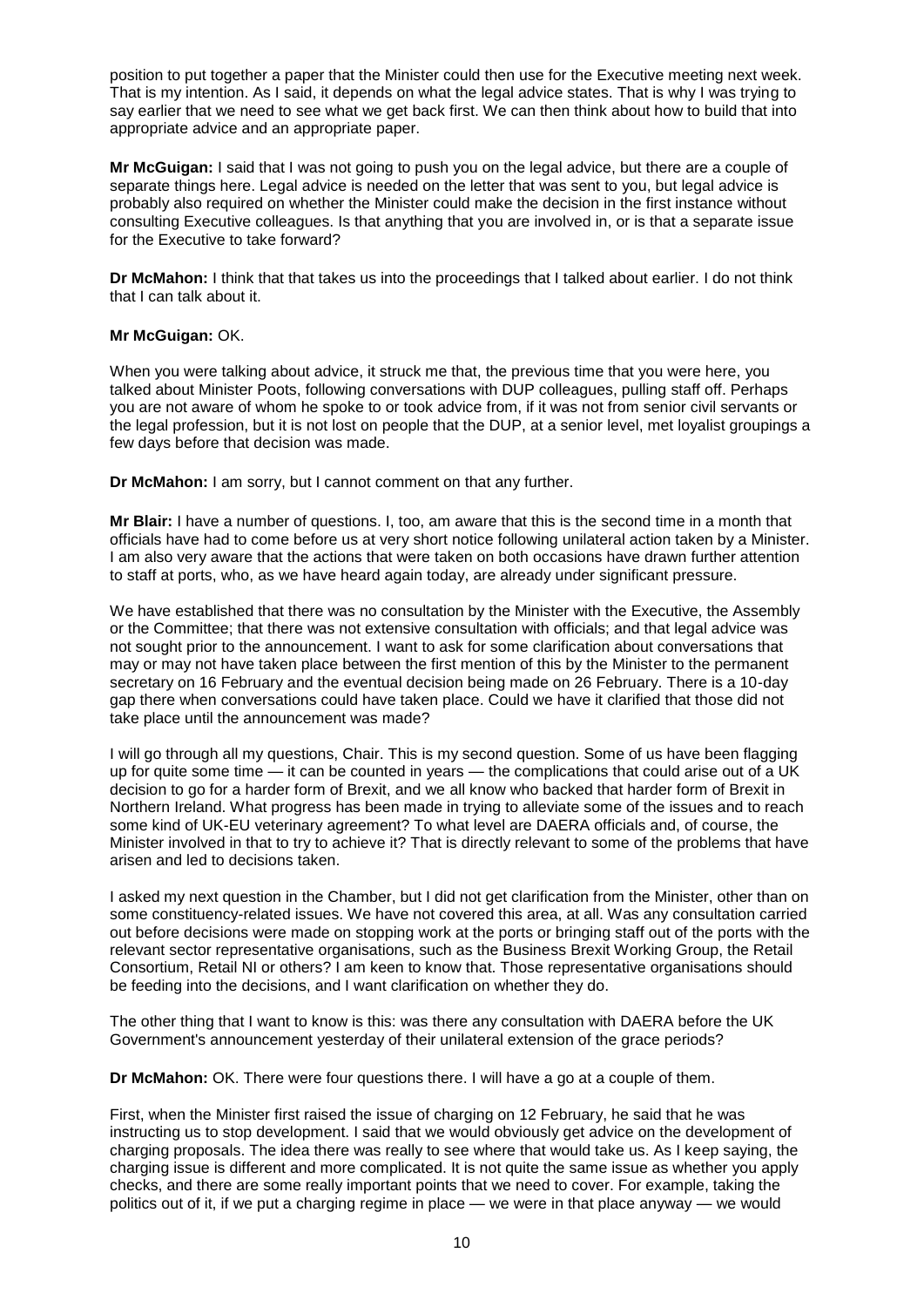have to consult very broadly with all the business groups. Frankly, if we did not do that, we would be very open to legal challenge, but we would do that anyway, because that is how we normally do business. As a Department, we have worked in a very consultative way generally throughout the recent pandemic and on how we have tackled the Brexit issues.

Off the top of my head, I cannot remember whether I mentioned it again. I probably would have said to the Minister at our normal regular meetings, "By the way, we are still seeking legal advice". For me, that was absolutely fine. The Minister expressed a clear view on what he wanted, and we were getting legal advice on that, as we would have done anyway as part of a wider piece. It is quite possible that I would have said to the Minister, in the margins, that I was still getting legal advice. I do not know, but I will happily check the records to see whether there are any references to it in the minutes or whatever. That is the answer to the best of my knowledge. That work was progressing.

One of the things about the 10 days is that, when you seek legal advice or advice on any issue, it is really important to inform that advice. Anybody who has tried to read the official controls regulation legislation, and this is the point when Robert will start waving it around — there he is; I knew that he would do that — will know that you would need legal advice just to understand it. There is something about looking at all the issues. We would have to look at equality and human rights issues, and, before we would start charging, we would have to look at regulatory impact assessments. It is all those things. You are absolutely right in saying that that would need to involve businesses. In a way, that was happening.

The first that I learned about the Minister planning to write to me, to my recollection anyway, was when he phoned me on the lunchtime and said, "I just wanted to phone you to let you know that I'm sending two letters to you on those two issues". That is the background, and that was the first that I saw of the portal instruction on the actual facilities.

I will let Robert talk about your second question. I think that I have answered questions one and three. There was no departmental consultation process on those decisions that I am aware of. Having said that, I have no doubt that the Minister will, as all Ministers do, take all the evidence that he is seeing around him, as you do yourselves, and use that in his decision-making.

Do you want to say something about the UK-EU vet agreement, Robert, and the discussions with DEFRA around the announcement yesterday?

**Mr Huey:** I meet the Chief Veterinary Officer (CVO) UK, Commission officials and veterinary colleagues *[Inaudible]* weekly. The primary purpose of that meeting is for the EU inspectors, who are with us on a daily and hourly basis, to download to me things that they have observed and things that we could improve. That has been going on every week since 1 January.

On the verges of that meeting, the three of us — myself, the CVO UK and the EU's chief vet — have discussions on clarification about issues that are arising, such as movement of goods from the EU into GB after 1 April, down to the detail of what checks and certification will be needed. There is no discussion on a veterinary agreement, because that cannot happen until we have political agreement that that should happen. There has been no discussion about a veterinary agreement at those meetings or anywhere else, just to be clear.

On the announcement yesterday, I was involved in initial meetings with DEFRA to scope out what it might look like. There were, at that time, a couple of think papers — I think that we would call them that rather than them being anything like what actually came out at the end. On the night before they were released, I think that Mark Livingstone and Brian Dooher were given sight of them after closing time the night before. The first that I saw of them was just before they were made public. The answer to your question is that there was no meaningful consultation with us or involvement. It was a DEFRA paper.

**Mr Blair:** It would appear that there was something like 24 hours' notice before the UK Government announcement.

**Dr McMahon:** Until it was announced, it was not announced. To be fair, we work very closely with DEFRA colleagues, and they are keen to work closely with us, because they know that, whatever they are thinking of, they want to run it past us to see, from an operational point of view, whether it would make sense on the ground. My recollection of it is that we did not know. I cannot remember if we knew even that morning.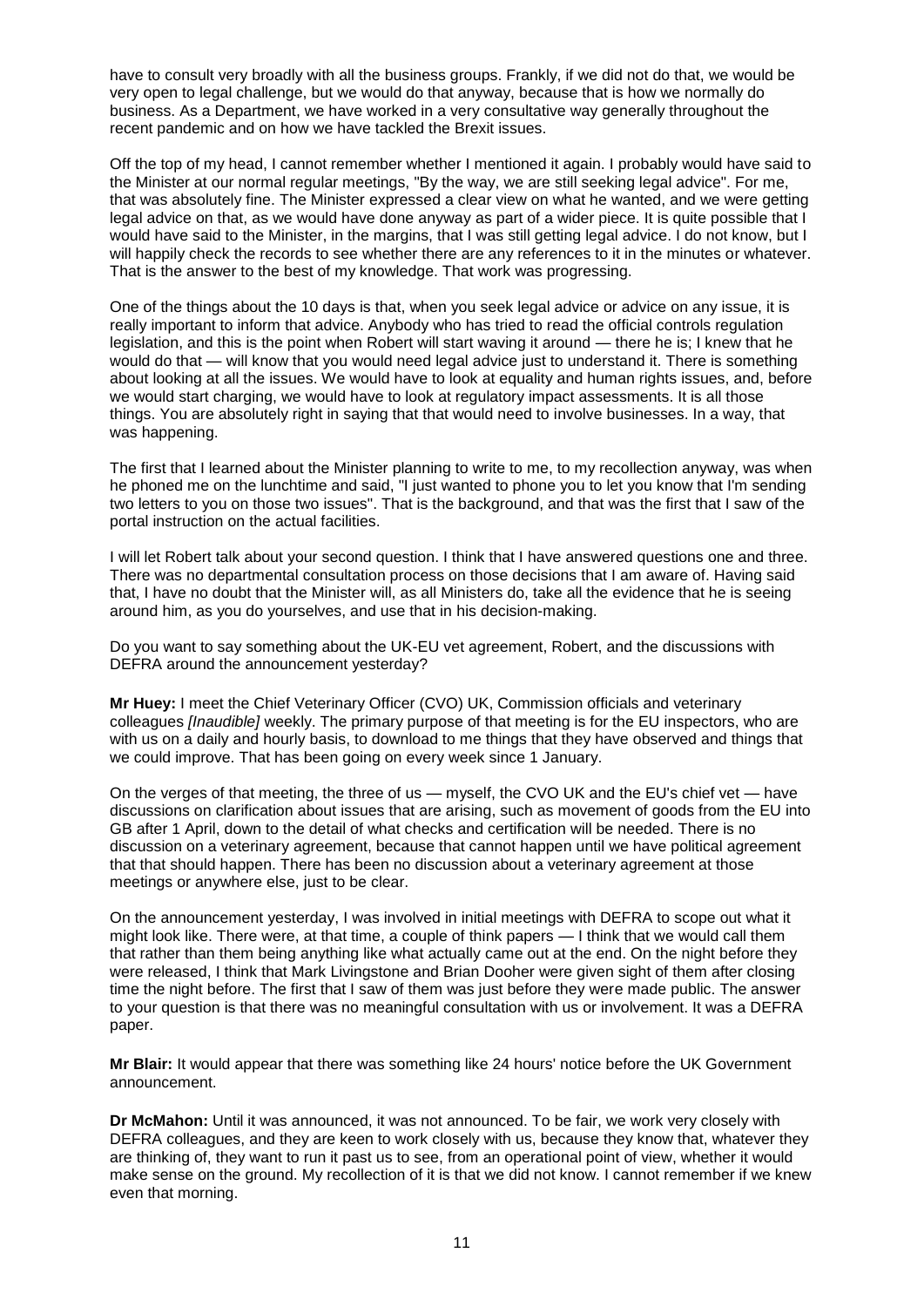I think that we had been told the day before that it was likely to happen, and then it did. These things happen. It is one of the challenges. We want to do joined-up government in a way in which we are able to influence wherever we can and as far as we possibly can for the benefit of Northern Ireland. The other side of that is that it is always difficult because we are then being asked to keep confidences. It is something that we have to be careful of as well because quite often something might be run past us and never see the light of day.

**Mr Blair:** Can I try again to get a better feel of how much ministerial/official DAERA feed-in there is to the discussion about a UK-EU veterinary agreement? I understand that it will have to be an agreement of a political nature between the UK and the EU, but, given the direct relevance of Northern Ireland in relation to points of entry in ports, I think that information will be sought or offered. I am trying to clarify how much information and detail with regard to the Northern Ireland situation is being fed to that UK-EU conversation around a veterinary agreement.

**Mr Huey:** As far as I know, there is no discussion, John, but, when there is, I will be all over the top of it. Do not worry. The point that you make is a good one. The agreement will be between the UK and the EU, so it will be about flexibilities around that and making movement of goods from GB to the EU, including Ireland, of course, easier. It will do all that. It will, of course, help us, but it will be to help freedom of movement of goods between GB — the UK, the third country — and the EU in general. First, the discussions have not started yet, and, when they do start, I will be all over it. Do not worry.

**Mr Blair:** I appreciate that. Thank you both.

**Mr Irwin:** I thank Denis, Robert, Norman and Mark for coming along this morning. There have been a few political speeches here, and I suppose that I should make one too. It will not go unnoticed by many across Northern Ireland that those who supported the current protocol have put up barriers to trade between Northern Ireland and the UK and between the UK and Northern Ireland. That has ended up with many businesses not supplying Northern Ireland. Indeed, the delivery of hundreds of thousands of trees to Northern Ireland had to be cancelled and could not come because of the protocol. Apart from that, I believe that the Minister made a reasonable decision, given what he was faced with. We have a serious legal challenge to the current protocol. The permanent structures will cost a lot of money and could possibly be a white elephant if, for instance, the legal challenge in relation to unfettered access to trade between the UK and Northern Ireland were successful.

I have a couple of questions for Denis. What is the proposed cost of the customs posts? I will let you answer that question and will then ask my second one.

**Dr McMahon:** Mark may have the most up-to-date figures to give you a more precise answer, but it is in the order of £45 million.

**Mr Livingstone:** The current costs, William, are £38·2 million for the upfront capital expenditure those are the full bill costs — and £6·1 million that is required for revenue costs, which includes staffing across the Northern Ireland points of entry, staff programme implementation costs and systems and IT. I remind you that about £5 million was achieved for spending on the contingency costs as well. We will *[Inaudible]* those costs, obviously, as we look to rebase the programme, as we look towards building the full infrastructure.

**Dr McMahon:** To add to that, William, of course, that is where the numbers are so important. What we have learned will be fed into that process.

**Mr Irwin:** For me, spending £45 million in such uncertainty would be daft, and I think that the Minister has made the right decision in the current situation.

Denis, you said that the current model was a challenge. That could mean a lot, but we are now in the grace period, and the current model is a challenge. At the end of the grace period, can you see the current model being workable?

**Dr McMahon:** I will pass on to Robert to give us a bit more detail on that. I suppose that, at the minute, the numbers do tell a story. You can see that about 2,000 documentary checks a week are happening. There are a lot of different factors, but if you add to that all of the potential certificates that would be required if you were moving to retailers, that is a very significant increase. Robert, do you want to talk in a bit more detail about that?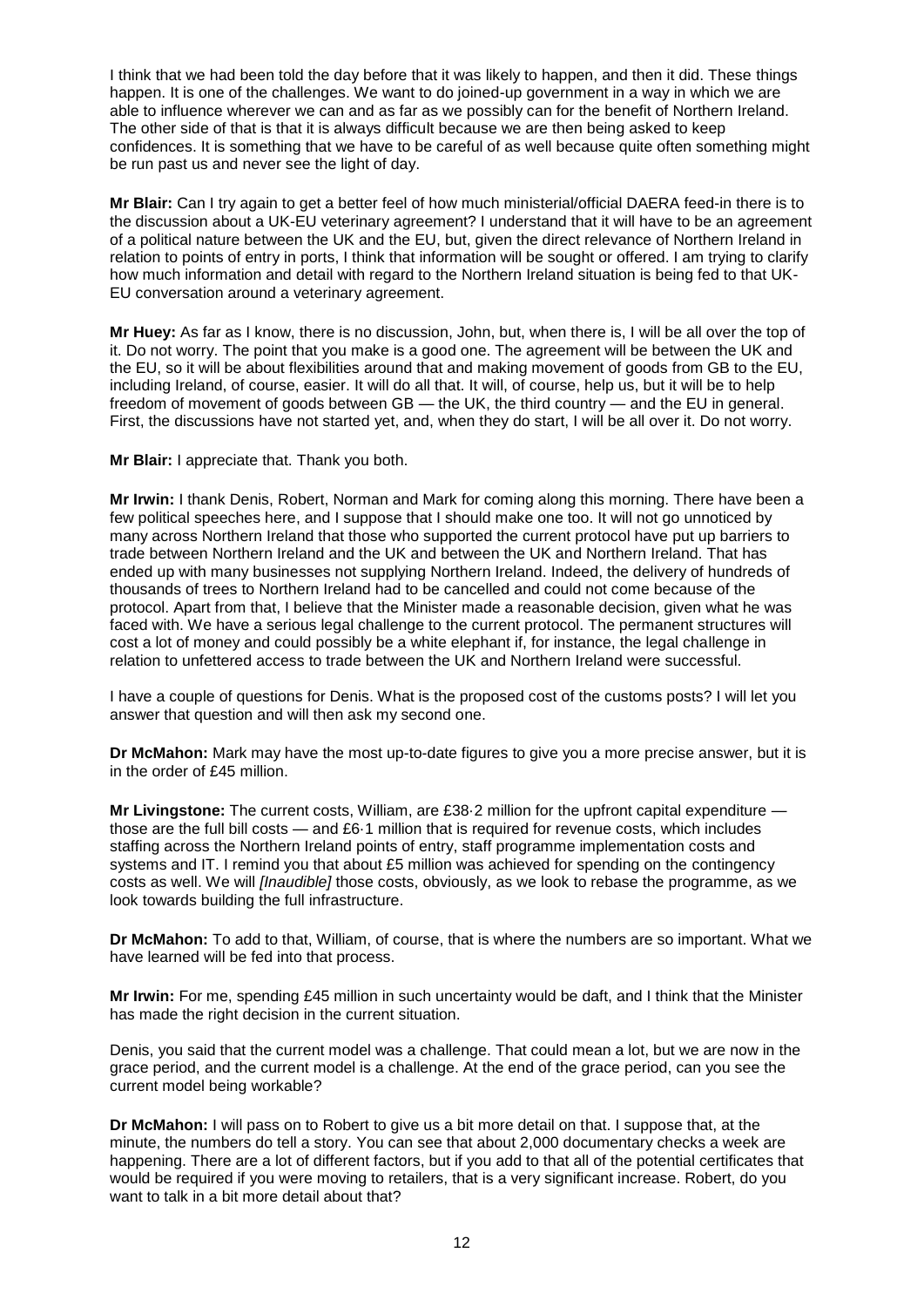**Mr Huey:** These are estimated figures. At the moment, about 1,350 CHED-Ps are coming in for retail in supermarkets. We know that there are between six and 10 export health certificates, six to 10 plant certificates and 50 catch certificates for each of the consignments that come through Northern Ireland ports' points of entry to go to supermarkets, such as Marks and Spencer, in the South. Those are consignments that are going to a supermarket in the South, so it is likely that it would be the same for a supermarket here. That would uplift the 1,350 CHED checks that are being done at the moment those single schemes for temporary agri-food movements to Northern Ireland (STAMNI) checks that are being done — to around 20,000 to 30,000. That is a broad, estimated figure.

With the staff and facilities that I have currently, I would not be doing physical checks on most of those. I would do a risk assessment and say that the materials that were coming in were not a risk to the public health, animal health or plant health of Northern Ireland. That is a huge challenge. That is approaching the same number of CHED-P checks that are done for the entire European Union. I have spoken about that to the Commission in purely technical, not political, terms. I told the Commission what I am being asked to do by the Northern Ireland protocol with my 12 vets. It is not going to work. That is where we find ourselves. If the extension of the grace period occurs, it will be welcomed, but it is not the solution. If we get the extra time, we need to use it to work our way towards a better solution. We are working in interim facilities. They are superb, but they are tents. They are refurbished old buildings in Larne. They are not a long-term solution. Going back to the welfare of my staff, for how many more winters can I ask them to work in those sorts of facilities?

**The Deputy Chairperson (Mr McGuigan):** Rosemary, you are next. Rosemary, are you coming in? We will come back to Rosemary and go to Harry.

#### **Mrs Barton:** Hello, Philip.

**The Deputy Chairperson (Mr McGuigan):** Rosemary, you have got in just in time.

**Mrs Barton:** I want to go back to some of the figures that were mentioned at the beginning in relation to the checks etc. I think that it was the permanent secretary who said that we had a population of 0·5% of the EU but that we are doing checks equivalent to what would be done if we had a population of a fifth of the EU. Am I right? Can you explain and expand on that?

**Dr McMahon:** I would not have tried to say it quite like that. I used to be a statistician, and I would be struck off if I tried to stretch it too far.

#### **Mrs Barton:** *[Inaudible.]*

**Dr McMahon:** The point is that we are a very small population. As Robert said, we do not have the numbers of vets and staff relative to a population of a fifth of Europe. There is, therefore, a serious point there. As Robert said, we are, according to the trade control and expert system (TRACES) — the EU system that we use — already doing more than most countries, if not all countries, in Europe.

**Mrs Barton:** To follow on from what William said, if the checking of goods continues at this intensive rate, there are going to be huge problems in maintaining staff and continuing, if staff are not getting holidays and breaks and there is a shortage of staff.

**Mr Huey:** That is absolutely right, Rosemary. Irrespective of all the things that are going on, now that we have a couple of months of data and we understand the size of the work that we have in front of us, we are getting to a better place where we can try to estimate properly the number of staff that we need. That process is going on. We then have to get them. I have a process in place at the moment. Another 20 vets are ready for interview. I am doing a continuous recruitment of vets.

On portal staff, we will look at what we have. We will probably move some field staff in to the port if we can. There is a difficulty with moving staff to do shift work from normal field work because you are changing their conditions; really, you have to seek volunteers. I am very pleased that volunteers have come forward. We will keep working at that. The local authority has a similar problem with trying to recruit environmental health officers. It is a significant difficulty; I will not try to pretend that it is anything other than that.

**Mrs Barton:** My second question is to Robert. I was a little bit disappointed to learn that no conversation has yet taken place about inspections and veterinary agreements. Am I to read into that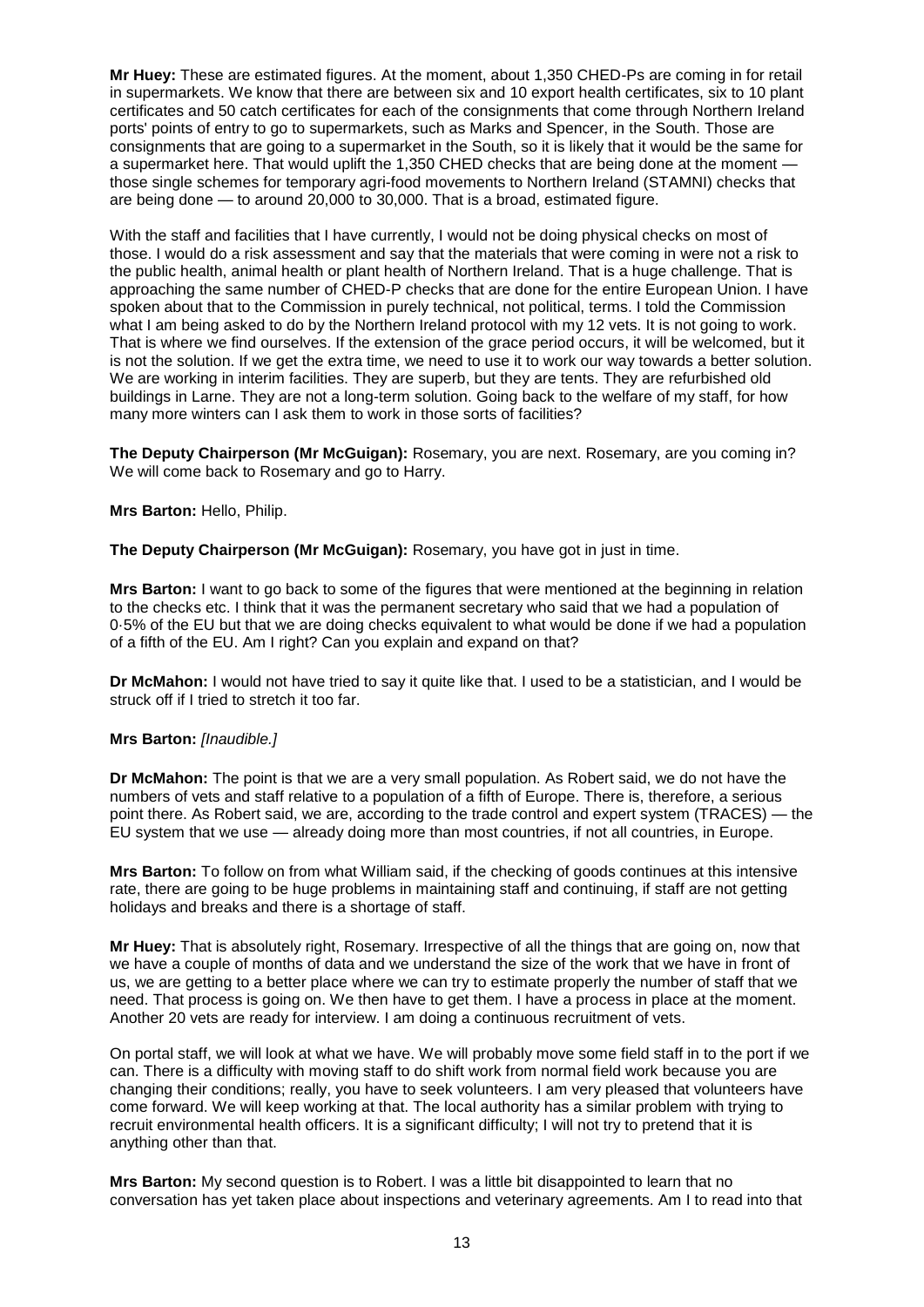that our farmers will, unfortunately, be disadvantaged over the summertime, especially in relation to bringing livestock across to Britain to sell and then buying livestock and returning it to Northern Ireland?

**Mr Huey:** All that I have been talking to the Commission about so far is clarification of our understanding of current regulation and law. It has been flexible where it can, within what is written in law already, in helping me with individual checks and commodities and in defining what the law actually means. There has been nothing on the detail around the EHCs for sheep and cattle livestock coming in from GB. Those certificates are laid down in law; they are legal documents and are published as such. Before the UK CVO can talk to the EU about that, there has to be some political cover. Currently, there is not; there is no political agreement that those things should be discussed. That is beyond my pay grade.

**Mrs Barton:** In other words, that will continue for some time. Is it the same in relation to the bringing of pets on holiday and bringing them back?

**Mr Huey:** That is correct. The position on pets at the moment is that there has been no agreement at all. The CVO for Northern Ireland made a unilateral decision not to enforce. The law remains the law. If I were asked officially whether people should obey the law, I would say that they should and that they should get their animal vaccinated, but I am not currently going to enforce it. That is going to be extended until 1 July, but I am still looking at it. There are discussions going on between the Cabinet Office, the Department of the Taoiseach, DEFRA and the Department of Agriculture, Food and the Marine (DAFM) around the technical details to see whether some accommodation can be found. That is a discussion between the two Governments rather than one that involves Europe.

**Mrs Barton:** It is especially relevant for people with assistance dogs coming back and forth.

**Mr Huey:** It is back to my favourite line, Rosemary: sensitivity and pragmatism.

**Mr Harvey:** Denis and Robert, you are, obviously, very capable men. You have done a superb job. You have really risen to the occasion. I praise you for that. The scale of your task seems to be unreasonable. I cannot believe that a fifth of the documents to process are for 0·5% of the goods that flow. Rosemary covered that, but maybe another wee point or two will do no harm. What about the digital assistance scheme? Where are we with that?

**Dr McMahon:** Again, colleagues can give you more detail, Harry. The digital assistance scheme is being led by DEFRA, and we have had a really good working partnership with it. However, it is about more than IT; if it is to work properly, it will need to include a way of providing assurance that it is more efficient than what we have at present. Therefore, automating the current certification process would not really reduce the number of certificates that have to be checked. We are hopeful that that could develop, and some of the thinking behind the announcement yesterday was to try to align with the work on which DEFRA is leading. I do not know whether Robert or Mark want to come in with any more detail on that.

**Mr Livingstone:** I can supplement that, if that helps, Harry.

#### **Dr McMahon:** Yes, Mark.

**Mr Livingstone:** There are three phases to the work on the digital assistance scheme: the discovery, design and implementation phases. As Denis said, DEFRA is the lead on this, but we are very much interacting with DEFRA because, while the programme starts in GB, it ends in NI. Therefore, I am keen to develop a digital assistance scheme that really helps Robert to minimise the checks as they come into the points of entry at the four ports. DEFRA has completed the discovery phrase, which sets out exactly what it wants to achieve. It has worked its way through that with a range of consultants on its side and is about to enter the design phase. That involves working with four or five customer groups across the hauliers, the retailers, the big retailers and the producers, and getting their points of view as to how this may or may not work with them. That process is taking place through a series of workshops from 11 to 18 March, so we can keep you up to date on that. I can write a detailed paper on the digital assistance scheme for the Committee, if it should so wishes.

**Mr Harvey:** I would appreciate that, so thank you very much. It is great and would also be a help to Robert. Thank you.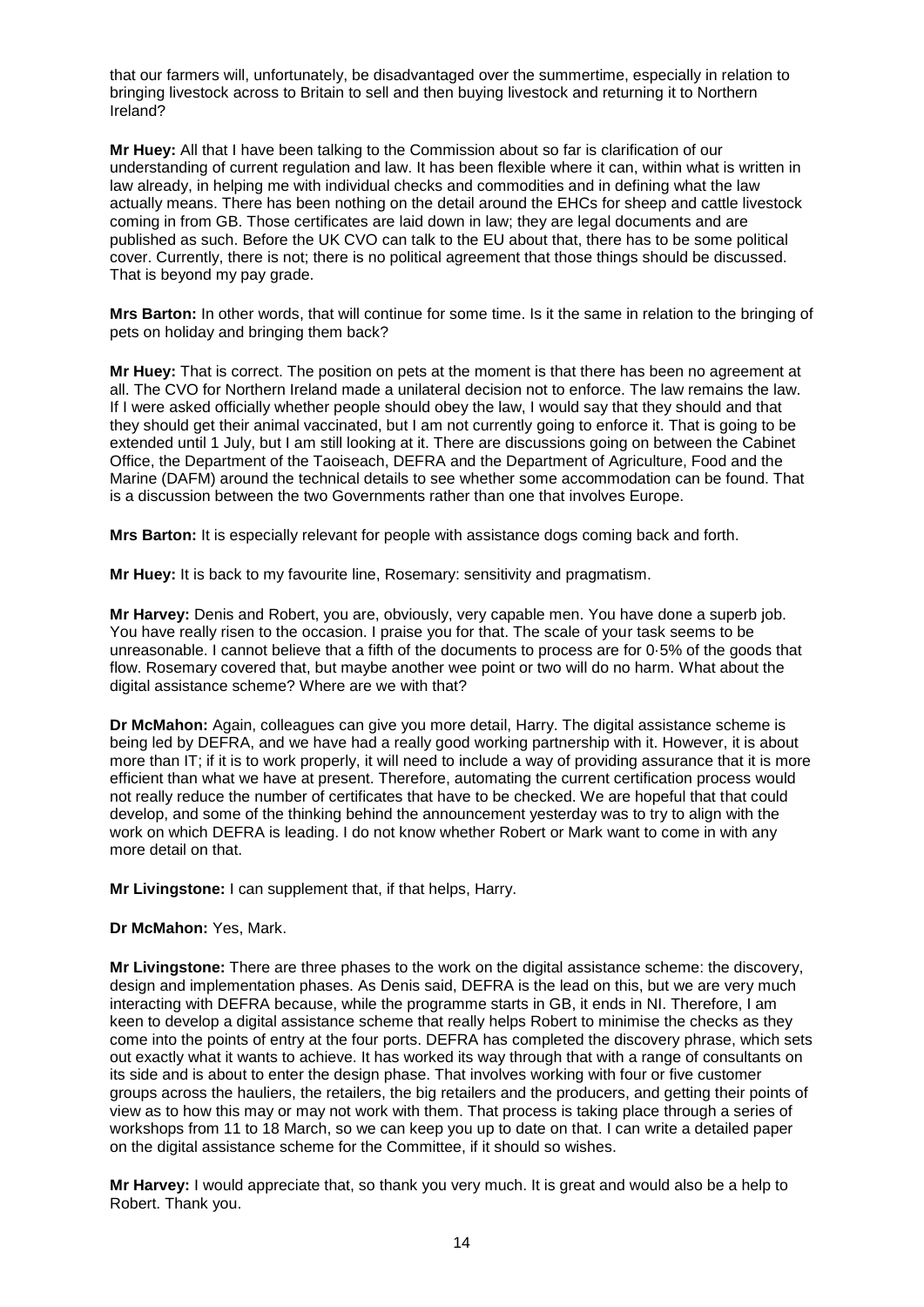**Ms Bailey:** I thank Denis and his team, as other members have done, for making yourselves available to us today at such short notice, particularly under the circumstances. Every time that you have been with us, you have made it abundantly clear how much pressure you are all working under and how under-resourced you are in your continued efforts to carry out your duties. We can only imagine how much extra pressure you are now under with the current political pressure. I have absolutely no doubt that, as the new Minister took up his post, you briefed him on the challenges that you continue to face. While he has to date been too busy to come and meet the Committee to discuss his priorities, we can now look forward to meeting him to discuss that as dates are being set. Particularly for Robert, his staff and the officials on the ground in the ports, I offer a bit of solidarity, if it is of any help to you at all. The workload and the conditions under which you are absolutely shocking.

I do not want to go into any detail at all on the legal issue and the legal clarity that is being sought. However, in following up on Philip's comment about the issue potentially being cross-cutting with ministerial impacts, is there anything that you can say — I think that you might have answered it, Denis — on whether you believe that this decision was cross-cutting, or is that firmly a legal matter at the minute?

**Dr McMahon:** I think that that *[Inaudible]* legal proceedings.

**Ms Bailey:** That is grand. When you get the legal advice, can that be shared with the Committee, or is it privileged?

**Dr McMahon:** We will use it to inform any briefing for the Committee, but we do not share legal advice because it is legally privileged.

**Ms Bailey:** On the documentary checks and the lack of clarity that the Minister identified, can any of that be settled with the UK Government, or is it all firmly within the remit of the EU and the Joint Committee? Are they protocol issues, or are they to do with paperwork, trusted traders and HMRC and therefore able to be settled domestically?

**Dr McMahon:** Most of the issues that we are talking about are not supply issues, although, of course, we do not have enough vets and staff to do what we need to do. If you think about the future, a lot of that comes down to what the demand will be, which is outside our control. For example, the digital assistance scheme, which we were talking about, and the movement assistance scheme are led in GB by DEFRA because that is where the supply is coming from. Within our piece, our job is to make ourselves as efficient as possible to work with our DEFRA colleagues to help them to make the processes in GB as efficient as possible and see where we can take it. Beyond that, it gets into discussions between the UK and the EU, which is where we really need the help.

**The Chairperson (Mr McAleer):** I ask the witnesses — Denis, Robert and Mark — and members to make sure that the audio on their computers is muted when they are not talking, because there is a bit of feedback. Sorry for cutting you off, Clare.

**Ms Bailey:** I have two other points, which will hopefully be quick. I am picking up on a growing discussion at different levels that I want to ask you about. Would it be viable for GB ports to take on the responsibility for carrying out all checks at some stage? Has there been any discussion with DEFRA on that? Does the unilateral decision taken by the UK Government to extend the grace period put Northern Ireland at any further risk?

**Dr McMahon:** I will let Robert answer that, but I suppose the main thing —. Maybe I will just let Robert answer it *[Laughter.]* 

**Mr Huey:** On checks being carried out in GB, my interpretation of the legal position is that the checks are on what is entering the single market, with Northern Ireland having remained in the single market. It is already a big step for the EU to allow me, as a third country CVO — remember, Northern Ireland has left the EU, so I am part of a third country too — to carry out checks on its behalf at what it considers to be a border. To move those checks to outside the single market and carry them out in GB would, even though everything is unusual here, be a step too far. The EU would not be able to consider that. Who knows what will change in the future? At the moment, I cannot see how that would be permitted within the legal framework.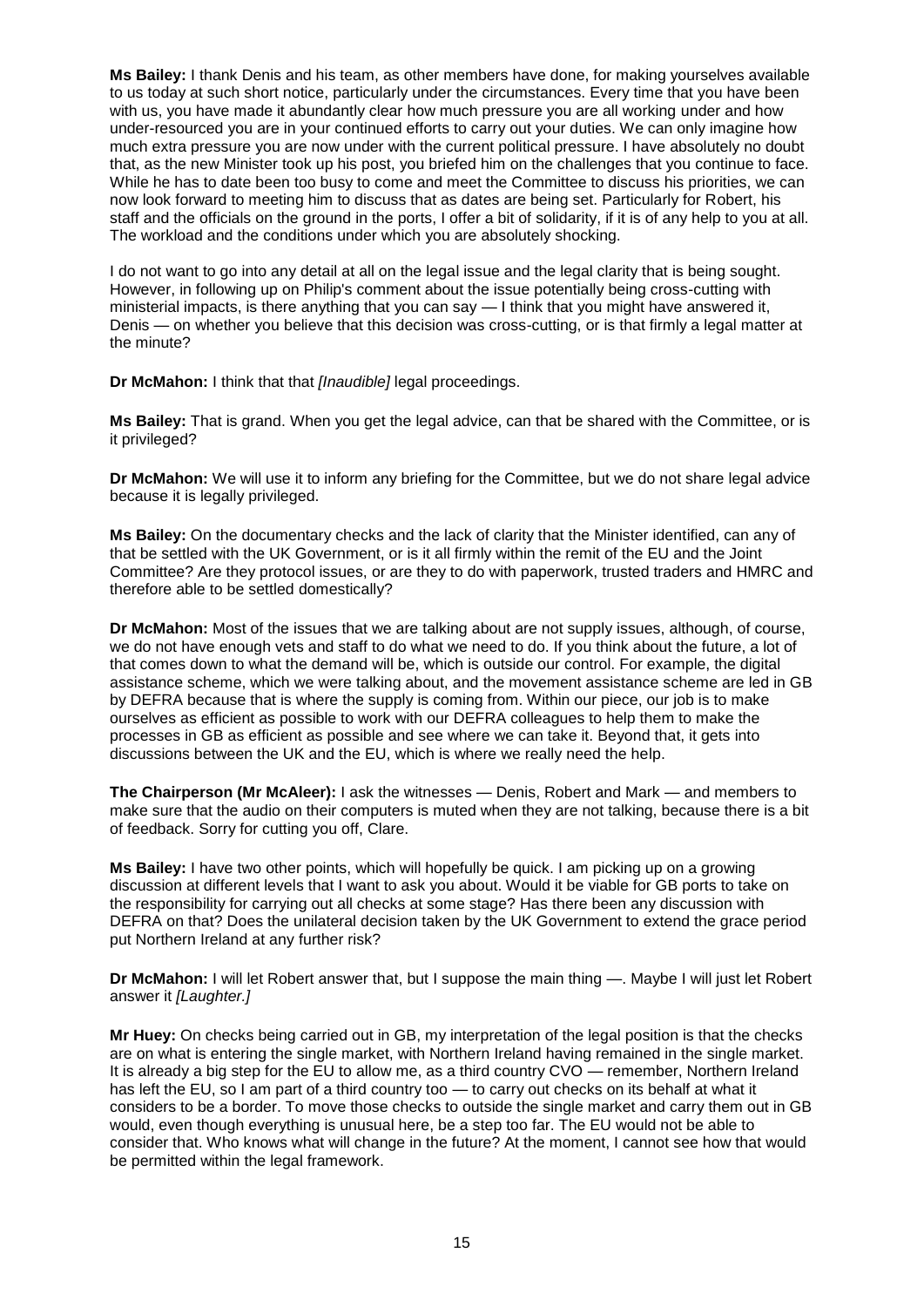**Dr McMahon:** The only thing that I would add is that we are absolutely content to look at all options. Frankly, if there were an option that took this responsibility from me, I would not argue too much. Sorry.

**Ms Bailey:** On the unilateral decision by the UK Government to extend the grace period, is there any feeling or sense among you that that could pose further risks to or have extra implications for NI?

**Dr McMahon:** DEFRA will have had its own legal advice and worked through that. Obviously, we want to make sure that anything that we are doing is compliant with the law, as we have always done. On a very simple basis, we are in a situation in which, despite the fact that there has been huge activity, we are not, and nor could we be, fully compliant with the official controls regulations (OCR). Apart from anything else, we are developing our compliance, we do not have all the resources we need and, even if we had, there are other factors. What has been done in seven months has been a huge achievement but, at the same time, it was never designed to be fully compliant on day one or even within some months. The big question for the Department is how to cope with those additional volumes. Anything that helps us to control the demand will help us to be more compliant. All we can do is our best to be compliant with the law, and that is what we are doing. Do you want to add anything, Robert?

**Mr Huey:** Only the typical official reply: it is too early to say.

**Dr McMahon:** I did not think of that reply.

**Ms Bailey:** It's the French Revolution one.

**Mr M Bradley:** I suggest to Denis that the amount of work that he and his officials have done has been incredible, especially in the time frames available to him. They deserve our grateful thanks for the remarkable amount of work that has already taken place.

From a layman's point of view, the protocol is an unnecessary burden on goods coming into Northern Ireland from GB, and it creates uncertainty and internal barriers to trade. William mentioned that some companies have already stopped trading with NI. Denis, you provided an update on the number of checks carried out in Northern Ireland compared with those carried out in EU member states. Why is it more difficult to trade between GB and Northern Ireland than any other non-EU country? Is the current EU system checking designed for complex internal trade, or have the checks been overly complicated by the EU as a punishment for the UK leaving the EU?

**Dr McMahon:** All I can say is that, clearly, the model was originally designed for inspections at borders, and this is a very different situation. We are in an internal market with huge freedom for trade, and that is why the checks are a huge challenge. Robert, do you want to add anything on the practicalities of that?

**Mr Huey:** It is exactly that. The system was built for single consignments for international trade arriving at the edge of the European Union, not for what is basically checks being strung across a motorway. It is not unlike checks being put across the M6 in the middle of England and expecting everything to flow nicely after that. This applies to goods coming to Northern Ireland for both retail and manufacturing through supply chains that have been established over a very long period. The supply chains have largely held up and have not changed, and they are the same. The EU expected the supply chains to change. I suggest that Asda has over 600 supermarkets, and it is not going to change its supply chains for 16 supermarkets in Northern Ireland. The crux of our difficulty is that the supply chains for retail and manufacturing are what normally occurs within a country and member state, and we are trying to carry out checks using a system that was not designed for that.

**Mr M Bradley:** Thank you, Robert and Denis. It highlights to me the fact that the protocol was badly designed and not designed to work. I will stick with the protocol. If Northern Ireland moved to the full implementation of the protocol, what will be the increase in checks that will need to be carried out at our ports? When can we expect the issues with plants, animals, seed potatoes and plants with soil to be resolved? What is the cost implication to the Department for the extra staff to do the checks at our ports at this crucial time for the agri-food sector? We are coming into the growing season.

**Dr McMahon:** Robert, do you want to build on some of your earlier answers with that one?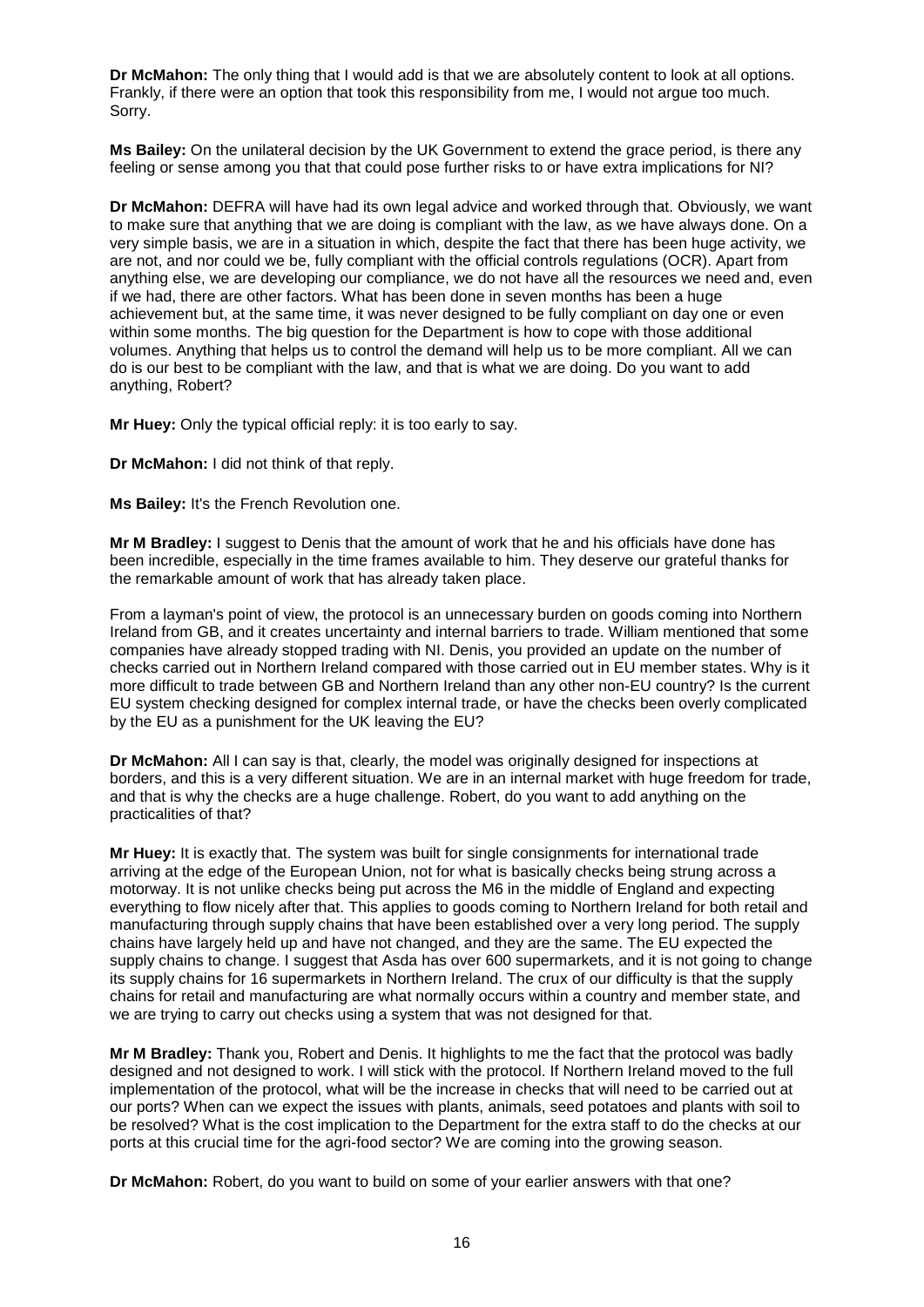**Mr Huey:** Earlier, I talked about the increase, particularly of CHED-P checks, from 1,300 or so up to 20,000 or 30,000. It is that level of checks, both documentary and identity, that would need to be done for those consignments, which, because of the flexibilities that we have done, if we staffed that up, we probably could do. We will use other flexibilities to avoid having to do physical checks on those goods. However, it is a huge challenge and, in my view, does not add much to the protection of the internal single market as far as public health, animal health and plant health are concerned. It is the law. It is what we have to do until other negotiations result in another outcome.

Sorry, Maurice, what was your second point?

**Mr M Bradley:** What will the cost be to the Department for the extra staff who will be needed to man the checks fully at the ports, especially at this time?

**Mr Huey:** All those costs are being covered by the Treasury. The resource costs that Mark outlined earlier are covering staff costs. Those will be passed on to Treasury.

**Mr M Bradley:** OK. Thanks very much, Robert. I have one last question, Chair, if that is all right with you.

**The Chairperson (Mr McAleer):** Go for it, yes.

**Mr M Bradley:** Robert, you said that limited checks have been carried out since the start of January. What review mechanism is in place to assess which checks have taken place and what the impact will be on planning for what could be unnecessary permanent buildings at the ports? How do you think that that could impact on what is planned, although the Minister has stopped it at the minute?

**Mr Huey:** The ones that are furthest below the level at which they should be are the physical checks. Last week, for example, we carried out 137 physical checks. The week before that, it was 206. However, that equates to only 30% or 40% of what we should be doing. That is the biggest concern: having the facilities, people and time to carry out those physical checks, which are the most important ones.

**Mr M Bradley:** Thanks, Robert and Denis.

**The Chairperson (Mr McAleer):** Rosemary and William are looking in for short questions. I am conscious that we have to move on to the evidence session with the Climate Change Committee very shortly. Rosemary, go ahead.

**Mrs Barton:** To follow up on Clare's point about physical checks taking place in ports in Great Britain, we already have something similar here at the moment, although it relates to people. For example, at Dublin Airport and Shannon Airport, people are checked before they go to America. All the checking etc is done there before they land, so that, when they land in America, they can go straight into the US. Therefore, a precedent has already been set.

**Dr McMahon:** To build on that, it does not really take away from the legal restrictions, but we are already using that approach as much as we can. As I said, there are three levels of checks. There are documentary checks, which are done online, so we are doing those remotely. There are the ID checks, and we are trying, as far as possible, to make those happen in GB through the use of seals. Therefore, we are doing as much of that as we can. I would never try to second-guess Robert, as he knows the official controls regulations inside out. That said, as Robert says, we will look at all options. We are not close-minded. Frankly, even to get to this point, we have had to look at every option that we can. Again, that was part of the reason that we were looking at reviewing what we were doing to see whether we were building the right thing for the right purpose.

**Mrs Barton:** OK. Thank you.

**Mr Irwin:** Robert and Denis have both said that implementing the current protocol is a huge challenge. Can they see the current protocol, as it stands, working after the grace period ends?

**Dr McMahon:** You can see that each of us was fighting to get in to answer that question. You would expect me to give a boring official answer because, to be fair, there are a lot of unknowns in that.